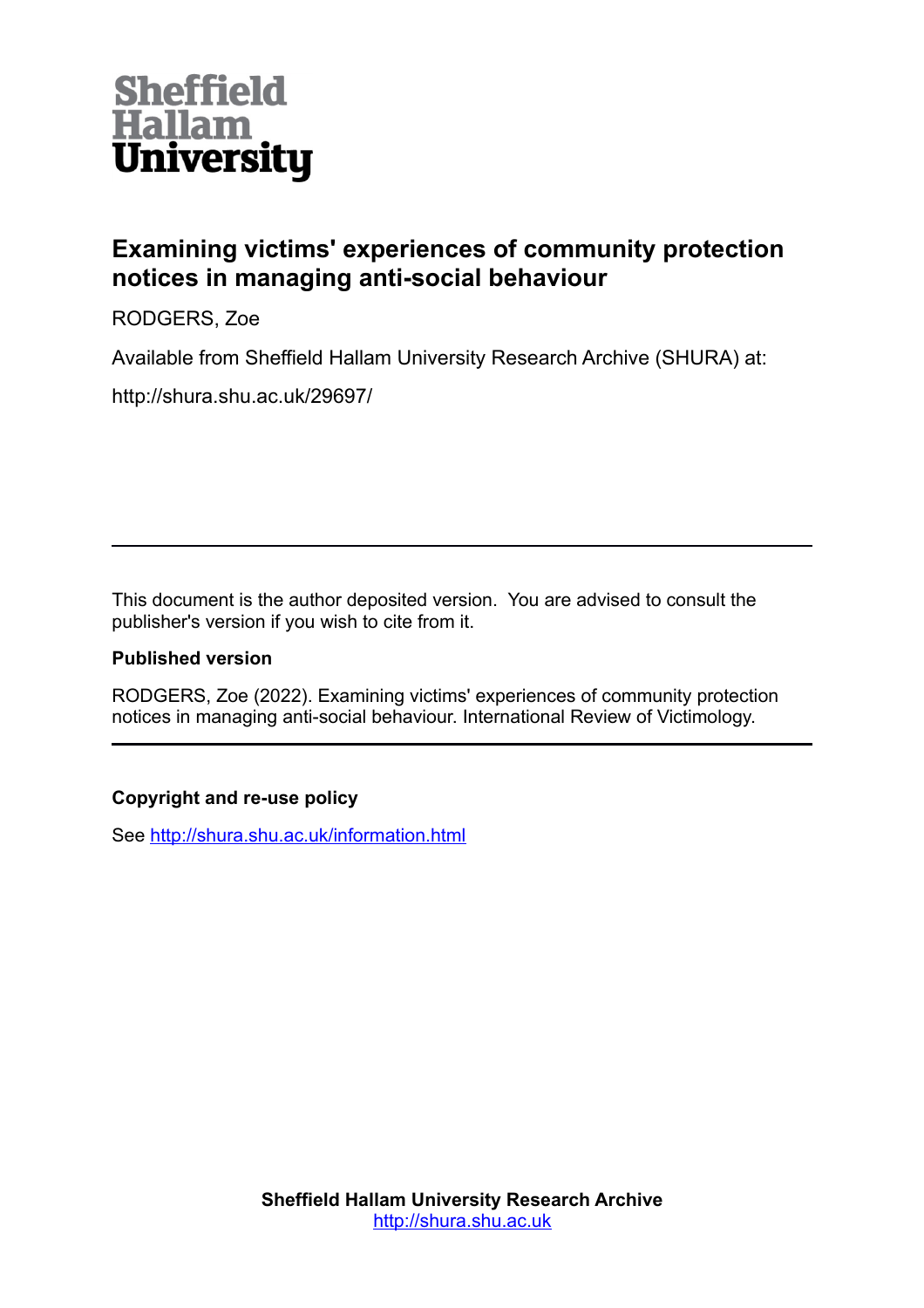



International Review of Victimology  $1 - 20$ 



DOI: 10.1177/02697580221081860 Article reuse guidelines: [sagepub.com/journals-permissions](https://uk.sagepub.com/en-gb/journals-permissions) [journals.sagepub.com/home/irv](https://journals.sagepub.com/home/irv)



**Zoe Rodgers** Sheffield Hallam University, UK

**behaviour**

#### **Abstract**

The Community Protection Notice (CPN) is a civil order designed to protect communities from anti-social behaviour (ASB) within England and Wales by addressing unreasonable and persistent conduct, which has 'a detrimental effect on the quality of life of those in the locality'. Introduced under the 'Putting Victims First' agenda and the ASB, Crime and Policing Act (2014), the civil order can impose prohibitions alongside positive requirements upon any person aged 16 or over, business, or organisation. Before a CPN is issued, a Community Protection Warning (CPW) must be put in place by the police, local authority, social housing provider, or any other authorised persons with delegated power from the local authority. This paper reports the findings of a qualitative study that used semi-structured interviews to explore ASB victims' experiences of CPWs/CPNs for the first time. Discussions focus upon the impact of the ASB, authorities' responses, perceived effectiveness of CPWs/CPNs, and recommendations for change. Significant concerns emerge from the victims' constructions of the CPN process regarding transparency, accountability, the correctability of requirements imposed, and victim involvement. The findings signify the need for an authentically restorative approach to ASB with three empirically grounded recommendations provided that account for ASB victims' needs and vulnerabilities.

#### **Keywords**

Anti-social behaviour, victims, transparency, restorative justice

**Examining victims' experiences** 

**Notices in managing anti-social** 

**of Community Protection** 

### **Introduction**

The Community Protection Notice (CPN) was introduced in England and Wales under sections 43 to 58 of the Anti-Social Behaviour, Crime and Policing Act 2014. This power sought to speed up

**Corresponding author:**

Zoe Rodgers, Department of Law and Criminology, Sheffield Hallam University, Collegiate Campus, Collegiate Crescent, Sheffield S10 2BQ, UK. Email: [Z.Rodgers@shu.ac.uk](mailto:Z.Rodgers@shu.ac.uk)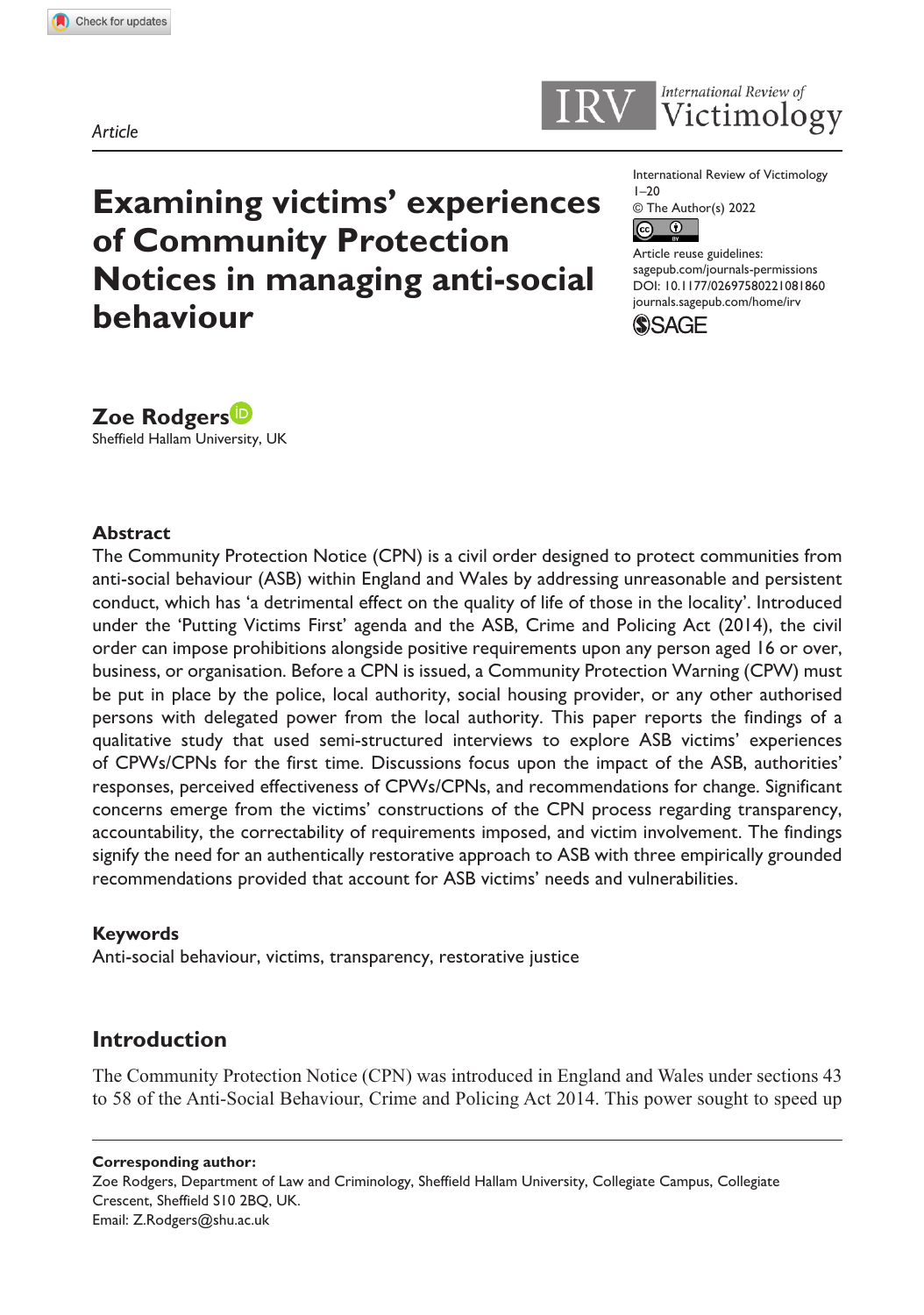action to protect communities by enabling the local authority, police, social housing officers, and any other authorised persons to issue a CPN if agreed by the local authority. The specified purpose of the civil order is to 'deal with particular ongoing problems or nuisance[s] which negatively affect the community's quality of life by targeting those responsible' via the imposition of prohibitions and positive requirements upon the perpetrator (Home Office, 2021). This power aimed to resolve behaviour that does not constitute a criminal offence but was previously difficult to resolve due to the broad powers available, such as the repealed Litter Cleaning Notice (Home Office, 2012). The introduction of this power was considered a welcome improvement by the Conservative-Liberal Democrat Coalition by allowing authorities to address more than one type of anti-social behaviour (ASB) at once, rather than having numerous behaviour-specific powers (May, 2010). Therefore, it was hoped to speed up the action taken by authorities to protect victims through providing tools with the flexibility to respond to different forms of ASB without the necessity or delay in requiring the application of several powers. A CPN can be issued to any individual aged 16 or over or to a business where the ASB must meet the legal tests of being unreasonable, having a detrimental effect on the quality of life of those in the locality, considered persistent, and continuing. A Community Protection Warning (CPW) must first be issued outlining the requirements to be adhered to, which would lead to the issuing of a CPN if the conduct continues (Heap et al., 2021). The issuing does not necessitate court oversight with breach of a CPN considered a criminal offence; this could result in a fixed penalty notice (up to £100) or a fine on conviction (up to £2,500 for individuals/ $\text{\pounds}20,000$  for businesses). Other sanctions include remedial action, forfeiture, or a seizure order; non-compliance of a court order constitutes contempt of court with a maximum 5-year custodial sentence. These hybrid civil/criminal orders are problematic as they create a personalised criminal law whereby non-criminal conduct is penalised despite being otherwise lawful if conducted by another individual (Ashworth and Zedner, 2014). The recipient of a CPW cannot formally appeal against it, whereas a recipient of a CPN can appeal within 21days of issuing to the magistrates' court; an example reason for appeal would include the requirements imposed being perceived as unreasonable or excessive by the recipient (Parpworth, 2019). Although previous research exists into the recipient's perspective (Heap et al., 2021), there is a compelling deficit in knowledge concerning victims' experiences and perceptions of these new powers, including whether the new legislation addresses the implications of previous approaches.

### *Implications of the legal definition of ASB for victims*

The legal definition of ASB used in England and Wales as outlined by the ASB, Crime and Policing Act 2014, broadly defines such behaviour to be 'acting in a manner that caused or was likely to cause harassment, alarm, or distress to one or more persons, not of the same household as the defendant'. This broad legal definition of ASB has led to concerns about the implications for victims since its proposal and enactment concerning counting incidents, as, by focusing upon defining the consequences rather than behaviours to address, it lacks specificity and measurability (Hodgkinson and Tilley, 2011). Furthermore, this breadth blurs the lines between criminal, subcriminal, and nuisance behaviours, such as neighbour disputes, vandalism, fly-tipping, and intimidating behaviours, which cause victims further distress when not addressed in a prompt and effective manner (Home Office, 2012). The discretion instead rests on authorities to formulate a definition of ASB to temper the vagueness of the national definition provided and align with the political philosophy of localism. However, this interpretation is often to the detriment of victims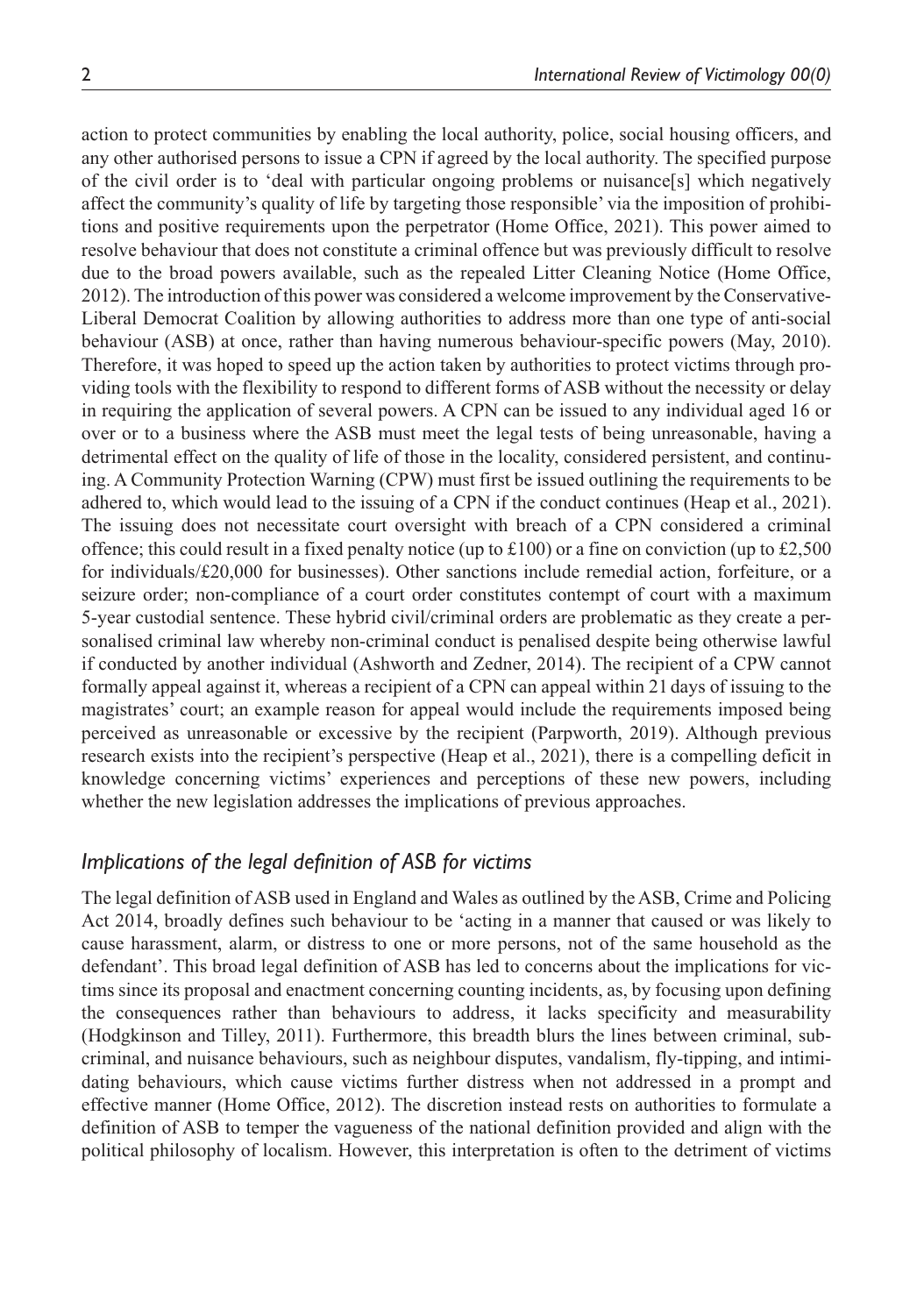when their experiences do not fit into the local classification or where it manifests into a struggle between competing nodes for sovereign control over populations and territories (Stenson, 2005). The justification is that although ASB is problematic to define, it is easy to recognise, not necessitating refinement to a precise definition of specified incivility (Bannister and Kearns, 2013). This broad national definition avoids practical difficulties upon application by acknowledging the underpinning subjective nature of ASB, which arguably backs an approach that supports the victim rather than focusing on the perpetrators' behaviour.

However, the approach taken to ASB has previously failed to protect the most vulnerable victims, including Garry Newlove (O'Brien and Tyler, 2019). Garry and his family experienced ongoing ASB after their street became a hotspot for daily disorder ranging from noise nuisance, drinking, and vandalism. On 10 August 2007, Garry was attacked outside his home by the perpetrators of the ASB and died in hospital 2 days later from the head injuries sustained (Heap, 2016). The unstructured and isolated approach taken by the authorities in responding to ASB ultimately failed to link the string of incidents reported with regard to the breadth of ASB and harassment experienced (Millie, 2010). Hence, behind each headline lie many more present victims experiencing ASB on a daily occurrence (Donoghue, 2013). These are ever-present issues encountered by ASB victims, evidenced by the recent case of Stephen and Jennifer Chapple; in which the couple was fatally attacked in their home on 21 November 2021 after an alleged neighbourhood parking dispute (BBC, 2021). The couple had contacted the authorities on three previous occasions regarding the incidents. Due to this previous contact, the authorities have since referred themselves to the Independent Office for Police Conduct. These cases reinforce concerns about the consequences of the postcode lottery created by this definitional approach, which continues to be open to interpretation. In addition, there is continued uncertainty about what priority to give ASB, with enforcement measures prioritised over support; this fails to address the root causes and further oppresses socially disadvantaged and marginalised victims (Roulstone and Mason-Bish, 2013; Scraton, 2004).

This prioritisation of enforcement measures over support is most notably seen with the repealed Anti-Social Behaviour Order (ASBO), introduced under the Crime and Disorder Act 1998; the civil order aimed to facilitate communities in taking an active role in preventing ASB. The authorities would apply to a magistrates' court and issue to anyone committing such conduct over the age of 10; the imposed civil order lasting for a minimum of 2 years to indefinitely (Crawford, 2009). However, the effectiveness of the ASBO was under constant scrutiny; the Home Office and Ministry of Justice found: 58% of ASBOs between 2000 and 2012 were breached at least once with an average breach rate of 4.9 times. These findings advance significant doubts about how the ASBO empowered communities and victims when it excluded them from any role in the process, while they continued to face the blight of the perpetrators' conduct (Ministry of Justice, 2012). The CPN to date has not encountered the same scrutiny as the ASBO surrounding its implications for victims, with the rate of breach also remaining unknown. Thereby, the purpose of this research is subsequently to explore victims' perceptions of the effectiveness of CPNs in addressing the ASB experienced and whether it does live up to the rhetoric of 'putting victims first' (McCarthy, 2014).

## *Conservative-Liberal Democrat Coalition and ASB, Crime and Policing Act (2014)*

The Conservative-Liberal Democrat Coalition (2010–2015) aimed to deliver improved protection for victims and communities by providing authorities with tools that were quick, practical, easy to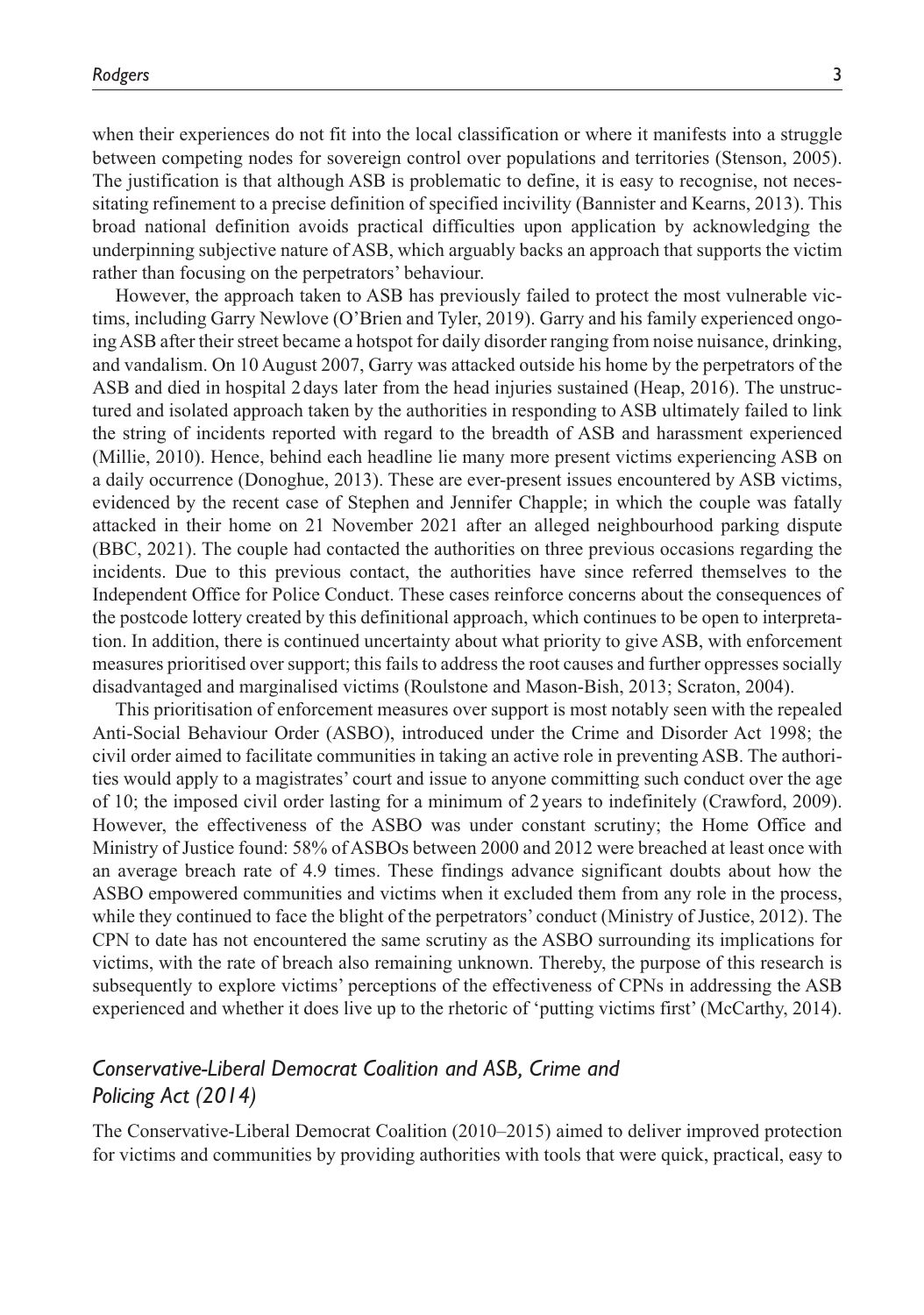use, and a deterrent to perpetrators without being criminalising or coercive (May, 2010). The focus was on long-term solutions that are holistic, community-based, and tiered (e.g. the Community Remedy<sup>1</sup>). This displaced power away from central government's 'bureaucratic accountability' to empower local authorities and communities through 'democratic accountability' (Hopkins-Burke and Creaney, 2014). The Community Trigger<sup>2</sup> introduced to reinforce this ethos but with a differing threshold at a sub-national level upholds the postcode lottery regarding the number of complaints first required (Newlove et al., 2019). Victims and communities can choose to initiate a review of their case if there is perceived to be an insufficient response once their local threshold is met (Heap, 2016). The subsequent powers introduced in England and Wales alongside the Community Trigger included the Civil Injunction, Criminal Behaviour Order, Public Spaces Protection Order, Closure Notice/Order, Dispersal Power,<sup>3</sup> and the focus of this research, the CPN.

The 2021 revised statutory practice guidance specifies that practitioners should first speak to the victim and community about issuing a CPW/CPN and sanction to be enforced upon non-compliance (Home Office, 2012). This guidance sought to account for the needs of victims and communities by reinforcing a restorative ethos, defined by the Centre for Justice and Reconciliation (2021) as 'a systematic response to wrongdoing that emphasises healing the wounds of victims, offenders, and communities, caused or revealed by the criminal behaviour'. Thereby the restorative approach identifies steps to repair the harm caused during the duration of the ASB, involving all stakeholders, and seeks to transform the relationship between communities and the state. The outcome should address victims' needs, prevent re-offending, and promote reintegration, avoiding the escalation of legal justice, including associated costs and delays. However, since early after its enactment, the powers have been perceived as merely amounting to rebranding and not delivering on being restorative or rehabilitative (Heap, 2014). The following empirical literature highlights a compelling deficit in research to determine whether these new measures empower victims and communities.

### **Review of the literature**

### *Victims' experiences of ASB responses*

The existing empirical literature highlights a significant knowledge gap regarding victims' experiences of the perceived effectiveness of ASB responses. At present, no research exists from the victims' perspective, following the ASB, Crime and Policing Act 2014 concerning CPNs. There are several limitations to our understanding, including

- 1. The focus upon investigating the 19 now repealed remedies.
- 2. The lack of specific investigation into the six new consolidated measures.
- 3. The most recent studies primarily implement a quantitative or mixed methods approach, focusing upon exploring numerical outcomes over the qualitative lived experiences of victims (Brown and Evans, 2014; Hopkins-Burke and Hodgson, 2015).

This preference is despite previous qualitative inquiry providing valuable insights into the firsthand experiences of victims in contact with the process. The qualitative findings established that victims experience a prolonged period before a positive resolution to their ASB case requiring victims to approach several authorities. Victims perceived this response as unsatisfactory due to a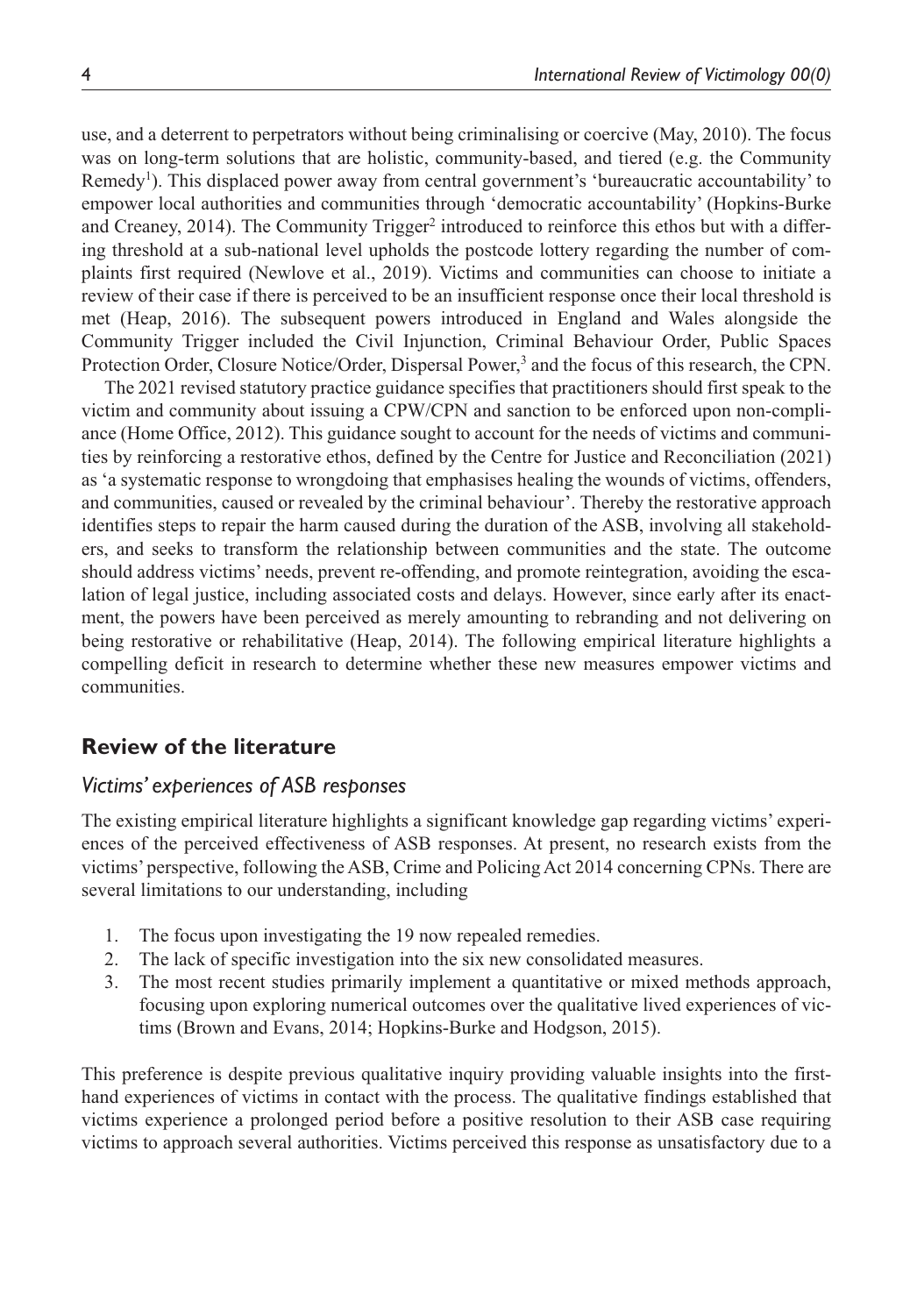'merry-go-round' of referrals (Heap, 2021a, 2021b; Hopkins-Burke and Hodgson, 2015; Hunter et al., 2004). Heap (2021b) found the impact of this long-term ASB to be negative upon mental and physical health (e.g. fear, anxiety, stress), behavioural routines, and quality of life expectations (e.g. avoidance behaviours). The activation of the Community Trigger is similarly fraught with challenges regarding activation, expectation, communication, and satisfaction (Heap, 2021a).

Quantitative findings from Brown and Evans (2014) showed that reporting to multiple authorities resulted in victims being twice as likely to feel authorities were unhelpful and less than half disclosed feeling well informed (Case et al., 2011). The mixed methods findings by Casey and Flint (2007) and Farrow and Prior (2006) suggested many cases occurred over several years without positive resolution. This prolonged duration resulted in a recurring desperation to be listened to and for authorities to understand the impact of the perpetrators' conduct upon victims' lives. The work of Hopkins-Burke and Hodgson (2015) proposed that the new powers within the ASB, Crime and Policing Act 2014 would enable authorities to intervene at an early stage to prevent the continuance of ASB; however, an investigation into victims' experiences has yet to transpire concerning the CPN process. Thereby considering the limitations of previous studies, there is significant value to this research, which will address the current knowledge gap. This research is the first and only research applying the aligning theoretical framework of critical victimology to explore victims' experiences of CPNs and their perceived effectiveness at addressing ASB.

#### *Critical victimology and ASB*

The critical victimology theoretical framework applied acknowledges the combined failures of both the positivist and radical victimology fields, questioning how the socio-political undertones of the law and role of the state are shaped by the most powerful in society, influencing broader understandings of victimisation (Clevenger et al., 2018). For instance, there were 1.5 million police-recorded incidents of ASB for the year ending March 2019 (Office for National Statistics, 2019). However, this is considered a significant under-representation as the annual Crime Survey for England and Wales indicated that 39.6% of respondents had experienced victimisation or witnessed ASB in their local area in the last 12months (Office for National Statistics, 2020). Therefore, critical victimology provides a theoretical framework for analysing the relationship between the state and citizenry by highlighting the suffering experienced within political and structural contexts (Walklate, 1990).

For example, it is crucial to understand the occurrence of secondary victimisation caused by the behaviour or attitudes towards a victim by the institutions with delegated responsibility for ASB that amounts to victim-blaming (Duggan, 2018). As street-level bureaucrats working within a neoliberal environment use their discretion when demand for services outweighs the supply, performance is orientated towards goal achievement, which is impossible to measure, ambiguous, or conflicting (Lipsky, 1983). Hence, only those perceived to meet the policy-driven construct of the 'ideal ASB victim' heed the recognition, services, and label of victim, dependent upon government and media weighting as to who is considered the actual, designated, rejected, and non-victim (Fattah, 1986). Thereby, a renewed focus upon 'truly compassionate institutions' to understand the spectrum of ASB victimisation is required (Centre for Justice and Reconciliation, 2021). For instance, Moore (2004) suggests that mediation and reparation approaches are just another cog in the state's responsibilisation strategy; a separate entity is needed to offer an alternative. An alternative to victim-offender mediation to emerge is conferencing, which provides a solution to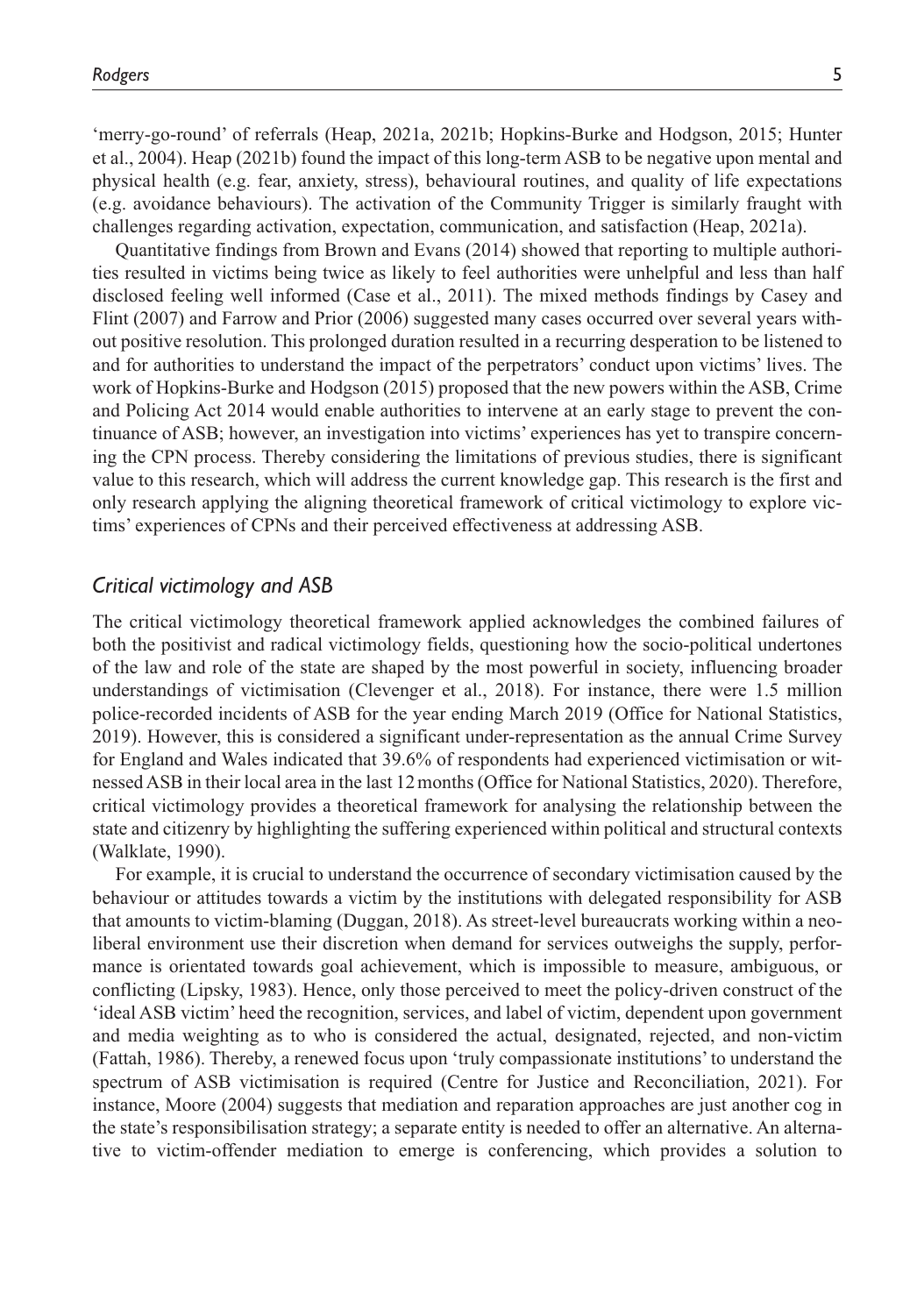interpersonal conflict for anybody affected by criminal behaviour. Conferencing is considered beneficial for addressing ASB as often there is no clearly identifiable party, thus recognising the oftenfar-reaching impact of the behaviour (Johnstone and Van Ness, 2013).

The fundamental basis of critical victimology subsequently acknowledges several processes, as proposed by Mawby and Walklate (1994); these processes are utilised within this paper to examine the social context of the policy response and service delivery to ASB victims in relation to CPNs. First, victims actively construct and reconstruct their daily lives reflecting 'strategies of resistance and acceptance' of their social reality. These strategies refer to the conscious and unconscious routine activities victims engage in, which sustain and sometimes change the conditions when they would act. Second, unobserved and unobservable 'generative mechanisms' occur in a victim's everyday life (Walklate, 2018). These mechanisms refer to the underlying social processes regarding the structures, powers, and relations capable of generating events under contingent conditions, which produce both intended and unintended consequences (Bhaskar, 2008; Outhwaite, 1983). Third, these consequences function as a feedback loop into the knowledgeability and capabilities of victims to formulate other responses to a situation. The qualitative approach implemented captures the processes above and the distinct perspectives of ASB victims.

In summary, no research has been conducted from the victims' perspective concerning CPNs since their introduction. The critical victimology theoretical framework highlights the need to understand the full victimisation interactivity experienced by victims with the CPN process, exploring the social context around the policy response and service delivery to ASB victims. The methodological decisions taken consider the limitations discussed and align with the theoretical framework applied, facilitating meeting the aim of examining victims' experiences and perceptions of CPNs, following its introduction under the ASB, Crime and Policing Act 2014.

### **Methodology**

This research uses a qualitative research strategy to explore victims' experiences of the perceived effectiveness of CPNs in response to ASB, given the rich descriptions desired of the 'lived experiences' of the individuals involved (King et al., 2018). Each semi-structured telephone interview lasted for a maximum of 1 hour which empowered interviewees to speak at length about the issues raised, providing an understanding of the process, crucial factors in their ASB case, and how these were interconnected. In-person interviews were not an option due to the recruitment phase occurring during the COVID-19 pandemic (June–August 2020). Furthermore, following the imposed government guidance at the time of data collection, the university suspended all face-to-face research (Webber-Ritchey et al., 2021). However, this approach was advantageous due to participants' preference for telephone interviews (e.g. individuals with pre-existing health conditions and shielding). It enabled a greater level of anonymity, which provided reassurance and acted as an impetus to participation. This approach also facilitated interviewees to overcome embarrassment and discomfort when responding, secured researcher safety, gave broader geographical access, and minimised financial costs due to dispersed participants (Lechuga, 2012). In addition, it still enabled the discernment of high-quality data. The interviewee's voice helped distinguish emotions, which was crucial given the hidden population and concerns surrounding participation.

Ethical approval was obtained from the author's institution, ensuring compliance with the British Society of Criminology Statement of Ethics (2015). Informed consent was gained from participants verbally at the beginning of each interview, being audibly recorded using a dictaphone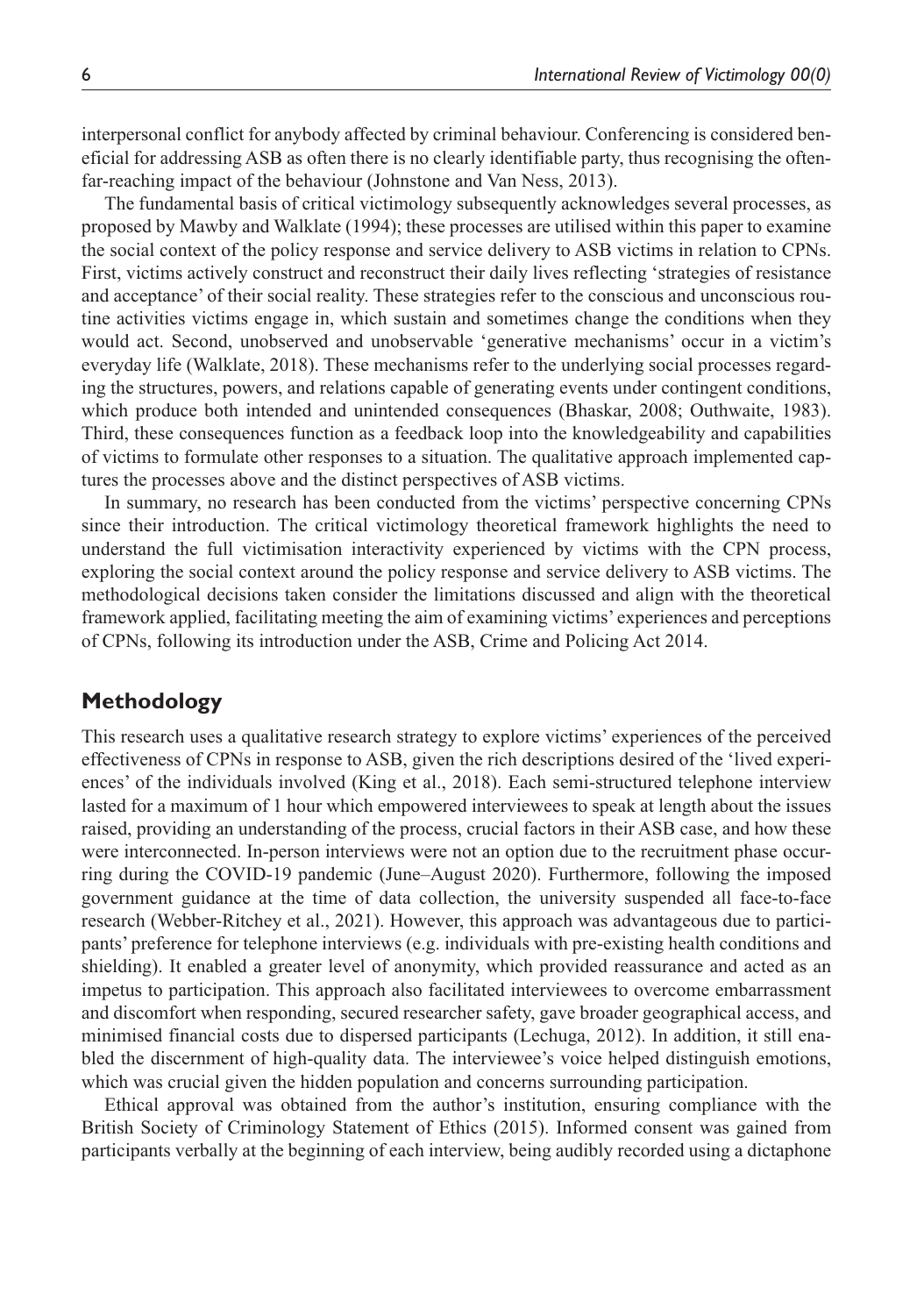and transcribed. Interviewees could withdraw at any stage during the interview process, decline to respond, or withdraw within 2weeks after the interview had taken place. Any names and locations

were removed from interview transcripts, with pseudonyms used to maintain participant anonymity. A minority of the participants had only become aware of the support available for victims of ASB from the research documentation provided; these individuals were signposted and provided information during the interview to the charities which offered guidance tailored to their situation (e.g. ASB Help) (Dickson-Swift et al., 2008). Participants raised this discussion about the available support presented within research documentation and the potential to drive resolutions to ASB as the key reasons for participation. The author acknowledges the conflicts of interest due to involvement in research projects addressing recipients' and practitioners' perspectives of CPNs (e.g. interviewing a victim associated with a recipient or practitioner previously interviewed); these risks were averted by ensuring adherence to confidentiality and anonymity procedures. Therefore, this had no impact on the findings produced.

A collaborative partnership was formed between the author and the national victims' charity ASB Help to facilitate participant recruitment; this produced a sample size of five, which met the conceptual depth criteria (Nelson, 2017). Subsequently, there is a network of concepts and themes within the qualitative data set, which has similarities to the existing literature and withstands the test of transferability. In addition, the small sample size facilitated the author's close association with participants, enhancing the in-depth qualitative inquiry (Crouch and McKenzie, 2006). Nonprobability purposive and snowball sampling techniques were employed, which secured the selection of individuals who would provide valuable insights on the research topic. Participants were recruited based on the following criteria: the victim's perpetrator of the ASB was issued a CPW or CPN and they were over the age of 18. Access was negotiated to participants who met this criterion by sending an invitation letter through victim support services, contacts from previous researcher roles (e.g. local authority, social housing providers, and police officers), and posted on Twitter (Ellard-Gray et al., 2015). The desired sample is considered a hidden population due to ASB victims often experiencing a significant amount of stigma, fear of retaliation if inadvertently identified within any research outputs, and often traumatic experiences. This sampling approach enabled the swift and efficient creation of an appropriate sample.

All participants interviewed were from England, one from the Yorkshire and the Humber region, three from the East Midlands, and one from the South East. Two individuals declined to supply age, ethnicity, and disability information upon request. Of the remaining three participants, one disclosed a disability, while two disclosed no disability; one participant identified as mixed ethnicity, while the other two identified as white. The sample mean age was 53.7 years with a range of 47 to 61 years, which comprised four females and one male. All participants had experiences with both the CPW and CPN. In addition, two participants had experiences of the court process upon repeated breaches of the CPN. The types of ASB experienced by victims included various environmental, personal, and nuisance behaviours (see Table 1 for a full breakdown of victims' ASB cases).

Thematic analysis (a variation on grounded theory) was used to produce the themes following the six-phase framework proposed by Braun and Clarke (2006). First, each telephone interview was confidentially transcribed, facilitating familiarisation with the data. Thereafter, interviewees were sent a copy of their interview transcript to ensure accurate transcription and interpretation (Nowell et al., 2017). The transcripts were then analysed, generating the themes, and establishing links to literature, similarities, differences, and missing data. These themes were then reviewed,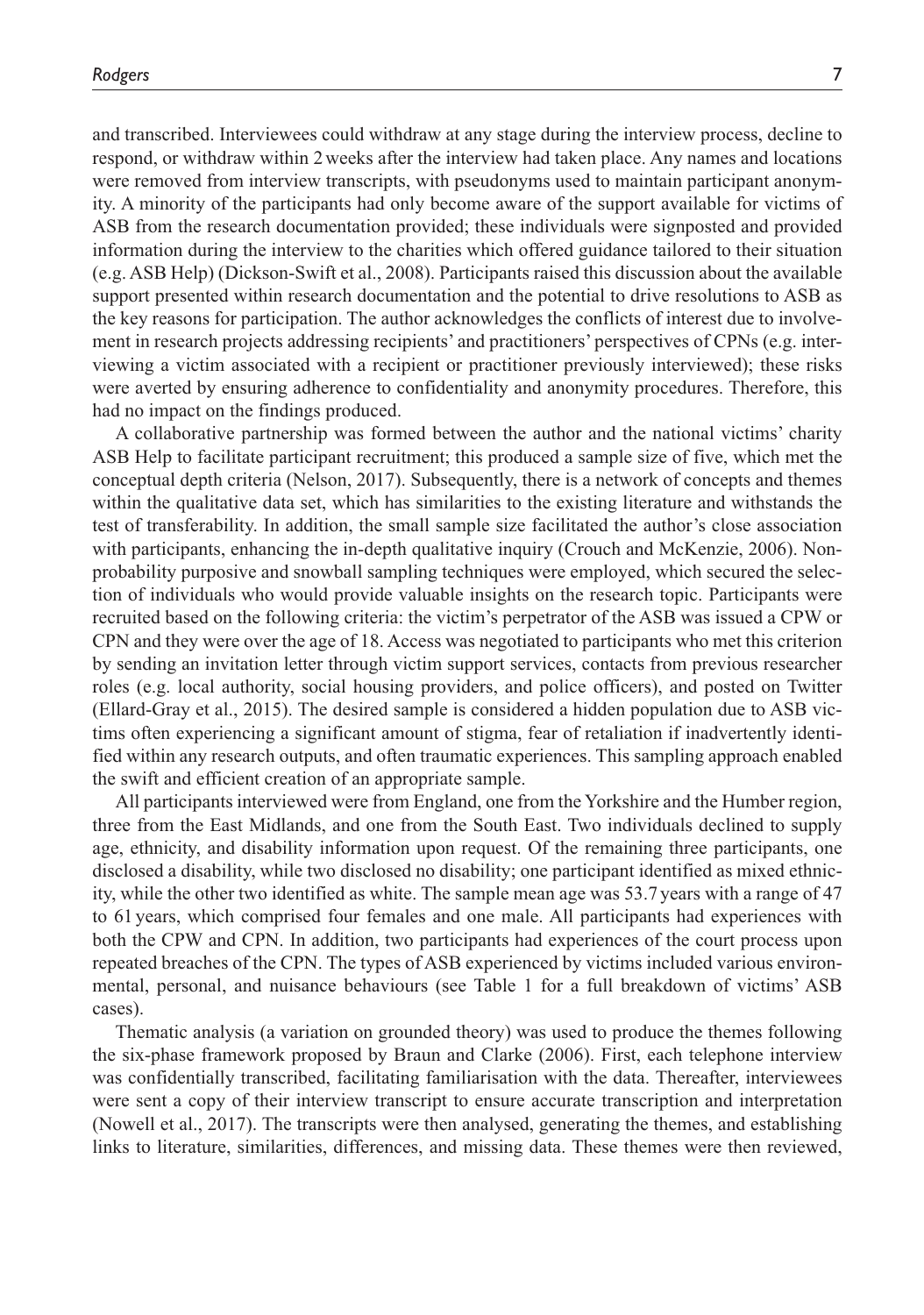| Victim        | Type of ASB<br>experienced                                                                                                                                      | Authorities involved                                    | CPW/CPN/Court<br>on breach of CPN                     | Perceived perpetrator<br>compliance                              |
|---------------|-----------------------------------------------------------------------------------------------------------------------------------------------------------------|---------------------------------------------------------|-------------------------------------------------------|------------------------------------------------------------------|
| John          | <b>Excessive vehicles</b><br>Animal nuisance<br>Noise nuisance                                                                                                  | Local Authority<br>Police                               | <b>CPW</b><br><b>CPN</b><br>Court on<br>breach of CPN | CPW-No<br>CPN-No                                                 |
|               | Untidy garden<br>Verbal abuse                                                                                                                                   |                                                         |                                                       |                                                                  |
| <b>Sophie</b> | Noise nuisance<br>Alcohol-related<br>incidents<br>Litter                                                                                                        | Local Authority<br>Police                               | <b>CPW</b><br><b>CPN</b>                              | CPW-No<br>CPN-No                                                 |
| Henrietta     | Noise nuisance<br>Alcohol-related<br>incidents<br>Litter                                                                                                        | Local Authority<br>Police                               | <b>CPW</b><br><b>CPN</b>                              | CPW-No<br>CPN-No                                                 |
| Georgia       | Animal nuisance<br>Verbal abuse<br>Alcohol and drug-<br>related incidents<br>Noise nuisance<br>Encouraging fly-<br>tipping into victims'<br>garden<br>Vandalism | Local Authority<br>Police<br>Social Housing<br>Provider | <b>CPW</b><br><b>CPN</b><br>Court on<br>breach of CPN | CPW-No<br>CPN-No<br>Successfully obtained<br>a Restraining Order |
| Val           | Noise nuisance<br>Alcohol and drug-<br>related incidents                                                                                                        | Local Authority<br>Police                               | <b>CPW</b><br><b>CPN</b>                              | CPW-No<br>CPN-No                                                 |
|               | Litter                                                                                                                                                          | Social Housing Provider                                 |                                                       |                                                                  |

#### **Table 1.** Victims' ASB cases.

ASB: anti-social behaviour; CPN: Community Protection Notice; CPW: Community Protection Warning.

defined, and named; links were then identified between concepts using sub-themes to illustrate interconnections and compelling extract examples discerned (see Figure 1). This paper presents three themes produced from the analysis: victims' construction of the ASB experienced, the response by the authorities, and CPNs' perceived effectiveness at addressing ASB. The findings from the interviews highlight concerns around transparency, accountability, correctability of requirements imposed, and victim involvement. Victims overall perceived the CPN process and authorities' responses as ineffective, with increased victim involvement needed.

# **Findings**

The three main themes identified and presented by this study draw upon the processes proposed by the critical victimology theoretical framework. Initially, the first theme discussed is the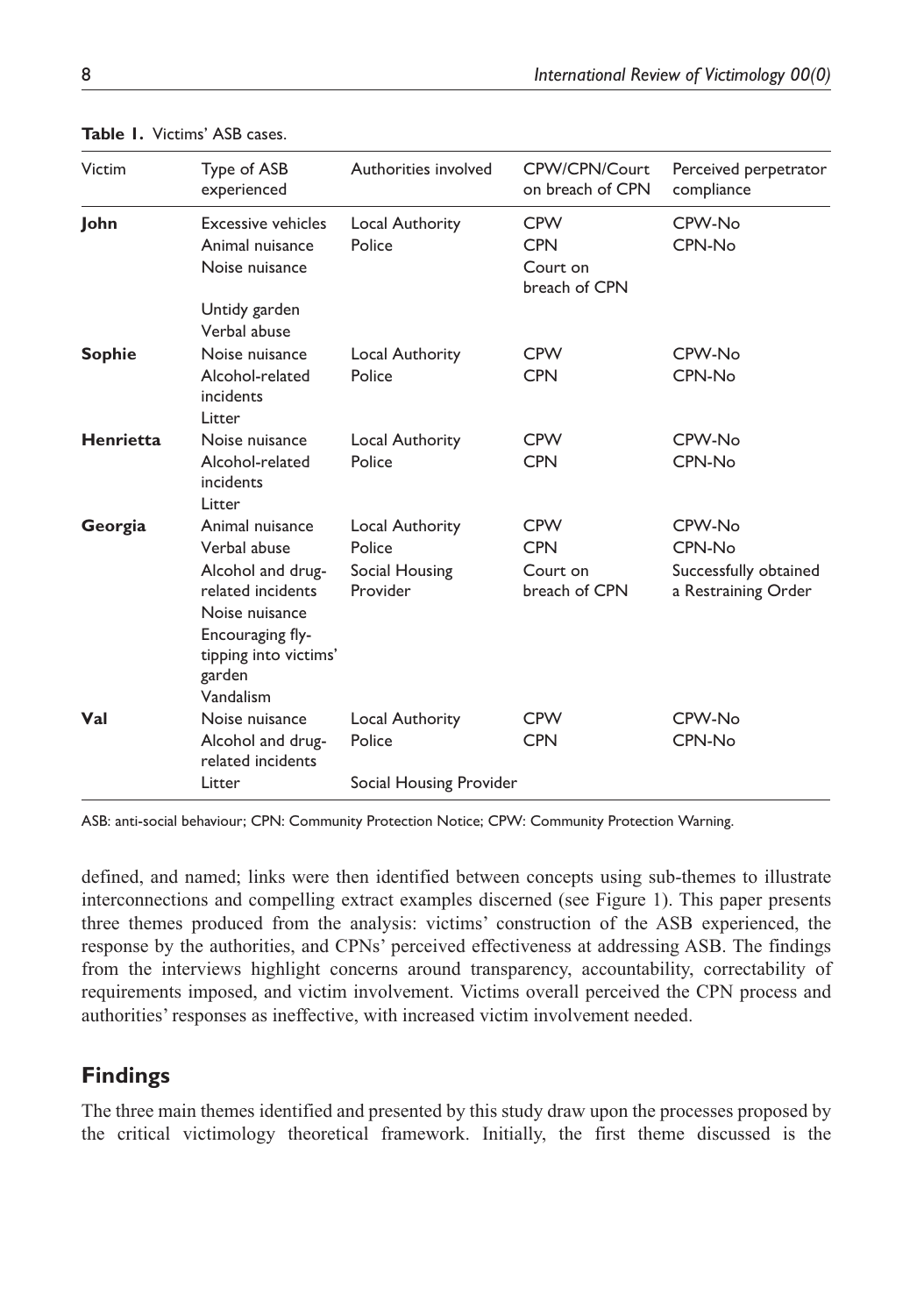

**Figure 1.** Thematic map.

construction of the ASB experienced by victims, which considers the impact of the ASB upon victims' everyday lives and the strategies of acceptance and resistance implemented as a coping mechanism. Thereafter the discussion turns to the impact of the underpinning neoliberal generative mechanisms concerning ASB policy and the consequences, for example, the impact of the devolved decision-making and responsibilisation to a broader range of authorised persons. This discussion then presents the second theme concerning the impact upon the response by the authorities, followed by the third theme, which addresses the CPNs' perceived effectiveness at addressing ASB.

### *Victims' construction of the ASB experienced*

The CPN failed to terminate the ASB experienced by all victims interviewed, and a lack of putting victims first emerged. Several strategies of resistance and acceptance materialised from the constructions of the ASB experienced by victims following the perceived ineffectiveness of the CPN process and response by the authorities (Mawby and Walklate, 1994). These strategies refer to the conscious and unconscious routine activities individuals engage in that sustain and sometimes change the conditions in which individuals act. They surfaced because of the profound impact the ASB continued to have upon victims' lives. Victims experienced an internal turmoil with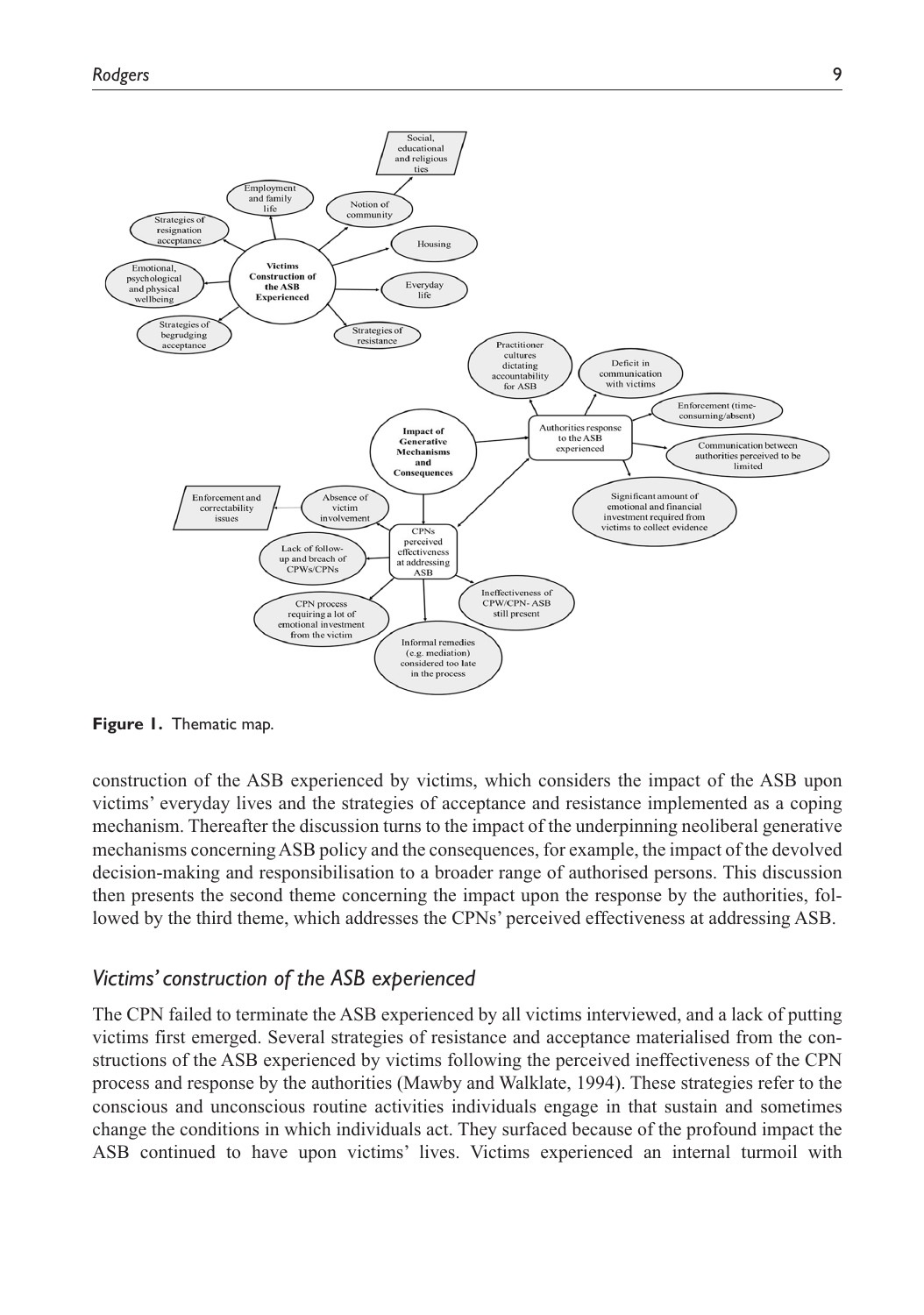a conflicting sense they had become accustomed to the ASB to 'live and let live' (resignation acceptance), while resenting the perpetrator and becoming resilient to their conduct (begrudging acceptance). The duration of ASB incidents ranged from 5 to 20 years from the interviews carried out, which is contrary to suggestions that the 2014 legislation would enable authorities to intervene at an early stage to prevent the continuance of ASB (Hopkins-Burke and Creaney, 2014; Hopkins-Burke and Hodgson, 2015; May, 2010). Instead, the data reinforce concerns regarding the new legislation merely amounts to rebranding with the ASB developing into a range of environmental, personal, and nuisance behaviours (Heap, 2014; Home Office, 2012). This study found that victims had no other option other than to find ways of tolerating the conduct while continuing to be determined to find some form of resolution, as expressed by John:

Yes, so my wife is in a wheelchair, and with the summer coming up now, we want an end to it – we have just about had enough. We have tolerated it now for three or four years. Since then, my wife has been diagnosed with dementia, and she is not very well – so all she wants is a quiet, peaceful life, and I will do anything for her to get that. (John)

This continuance of the ASB had a perceived significant negative impact on victims' emotional, psychological, and physical well-being (Farrow and Prior, 2006; Heap, 2021b). The occurrences over several years created tremendous strain causing unwanted stress, anxiety, avoidance, and upset. This ongoing duration led victims to be extremely nervous, scared, and reclusive in the long term, particularly those with vulnerabilities, who would even meet the 'ideal victim' criteria (e.g. disabilities) (Donoghue, 2013; Fattah, 1986; Roulstone and Mason-Bish, 2013). Once again, there was failure to protect the most vulnerable victims by stopping the disorder quickly and effectively, as previously found with the ASBO (O'Brien and Tyler, 2019). Furthermore, there was still a continued lack of response by the authorities which reinforced victims' sense of helplessness and caused further distress, as explained by Georgia concerning her sons' learning disabilities:

Basically, it has turned us just into a nervous wreck really ... I have an elder son who is 24 with anxiety issues – he won't leave the house ... he can't go out of the house as he is fearful of this bloke ... then they just threw him off counselling. So, he has had no support now for about 3–4 years. He is now just in the house – in total, he has left the house probably three times this year, and that is it. Then my other son is 22; he has numerous things – learning difficulties, dyspraxia ... He is autistic, and he just can't see why there is a problem – why the police are not dealing with it because in his opinion it is like he's done wrong [the perpetrator] so he should be punished for it. (Georgia)

There was also a perceived impact upon employment and family life. Interviewees expressed how they had to weigh up their social reality against their perceived ability to continue with everyday mundane tasks, such as leaving their residence and marital life, alongside their ability to persevere with employment and education when continually under extreme stress and tiredness. Victims often tried to find a balance by adapting their lifestyle around the perpetrators, as suggested by Sophie who found the ASB experienced impacted upon her family life, marriage, mental health, and eventually her employment due to extreme tiredness:

Stress, anxiety, and at one point, my marriage nearly broke down as my husband moved out. My son has ADHD and Asperger's; he has ended up missing no end of school because he cannot cope with the emotion of being so overtired and then having to face school. I was a teacher – a nursery teacher in school, and you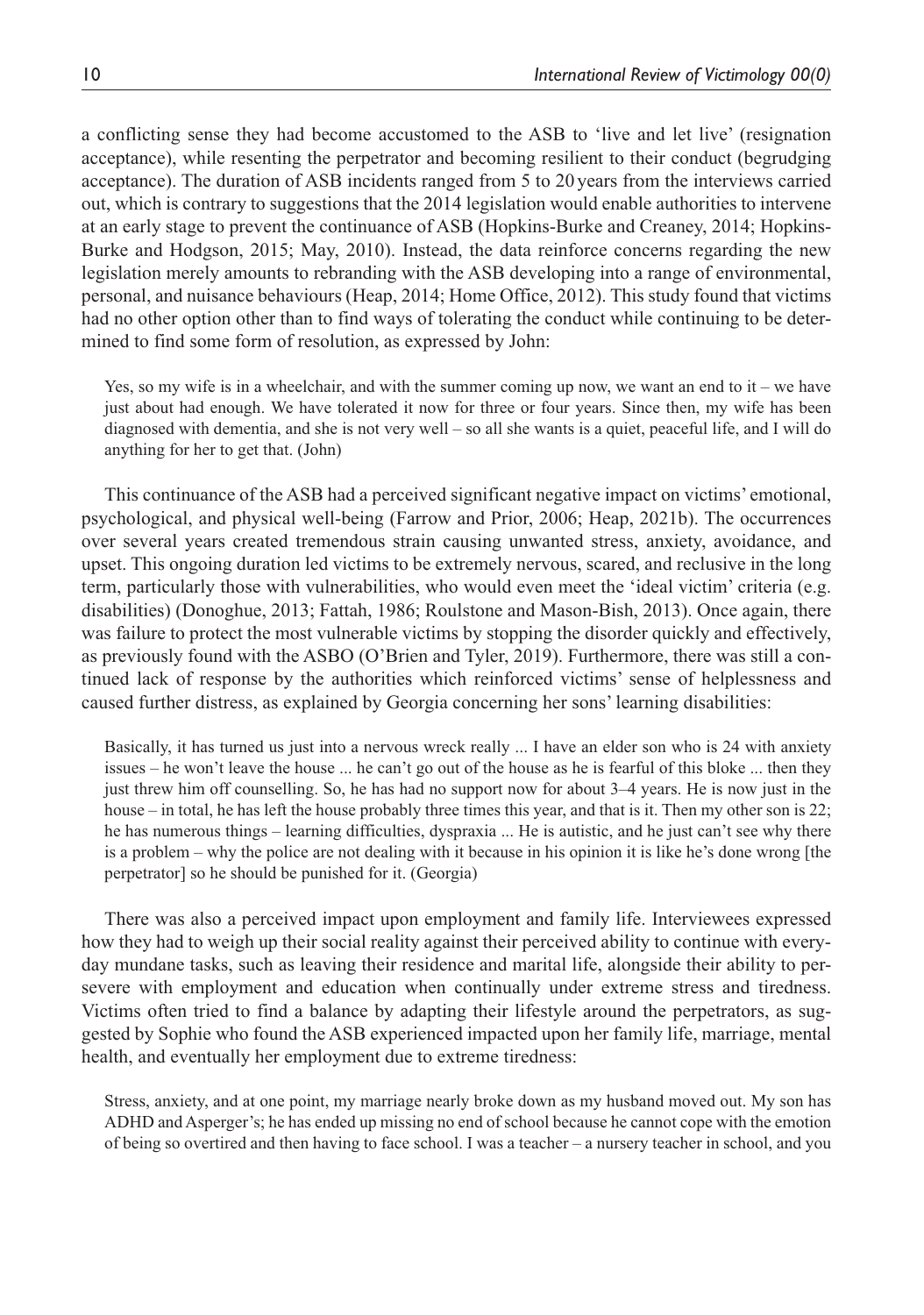know it got to the point where I couldn't go into school when I had so little sleep the night before. You know, when you are responsible for 3–4-year-olds, you literally have to have eyes in the back of your head, and I couldn't keep my eyes open. So, you know I didn't feel comfortable sort of carrying on, so I had to literally quit my job. (Sophie)

Upon acceptance and realisation of their social reality, victims considered relocation; however, they were very resistant as interviewees could not justify this stating a range of uncontrollable and controllable factors for their reasoning. These justifications included the impact of ASB upon housing prices eliminating this option and feeling a moral obligation to inform any future homeowner. However, the principal factors were the connections with their existing area, including the notion of community, social, educational, and religious ties, alongside their property having a sentimental value and quality, which was often the only connection left to their ancestors, as Sophie explains regarding her childhood home previously owned by her now-deceased parents:

Well, my dad bought this house in 1950, and I haven't got either of my parents anymore. He was a doctor in the local area, and there are a lot of elderly residents around that remember him, and it is my only link to my childhood. (Sophie)

The victims were subsequently left feeling trapped by the situation and using strategies of resistance and acceptance as a coping mechanism concerning power, control, and normality in their lives (Walklate, 2018). The key findings from this theme raised significant implications for the perceived impact of the ASB upon the victims' emotional and psychological well-being, physical health, employment, family life, the notion of community, housing, and general everyday life. A positive resolution to the ASB experienced was evasive for all victims interviewed, due to the perceived negative impact of the generative mechanisms underpinning ASB policy on the response by the authorities and CPN process.

### *Impact of generative mechanisms and consequences*

The two main themes identified in relation to the impact of the generative mechanisms and consequences were response by the authorities and the CPN's perceived effectiveness at addressing ASB. These two themes had interconnections that were dependent upon one another: the action taken by authorities impacting upon the CPN process and subsequently the perceived ineffectiveness of the CPN at addressing the ASB experienced by victims.

*Response by the authorities.* The perceived impact of the response by the authorities had several underpinning generative mechanisms concerning the CPN process. These mechanisms produced intended and unintended consequences which perpetuated secondary victimisation (Mawby and Walklate, 1994). Secondary victimisation refers to the behaviours and attitudes held by authorities towards a victim; this conduct amplifies the pre-existing harm caused through poor treatment and the use of inappropriate interventions (Duggan, 2018). We can understand generative mechanisms as the underlying social processes in relation to structures, powers, and relations (Bhaskar, 2008; Outhwaite, 1983). For instance, the neoliberal approach has resulted in practitioner cultures dictating accountability and governance for addressing ASB, including who meets the 'ideal victim' criteria (e.g. actual, designated, rejected, and non-victim) (Duggan, 2018). This outcome is due to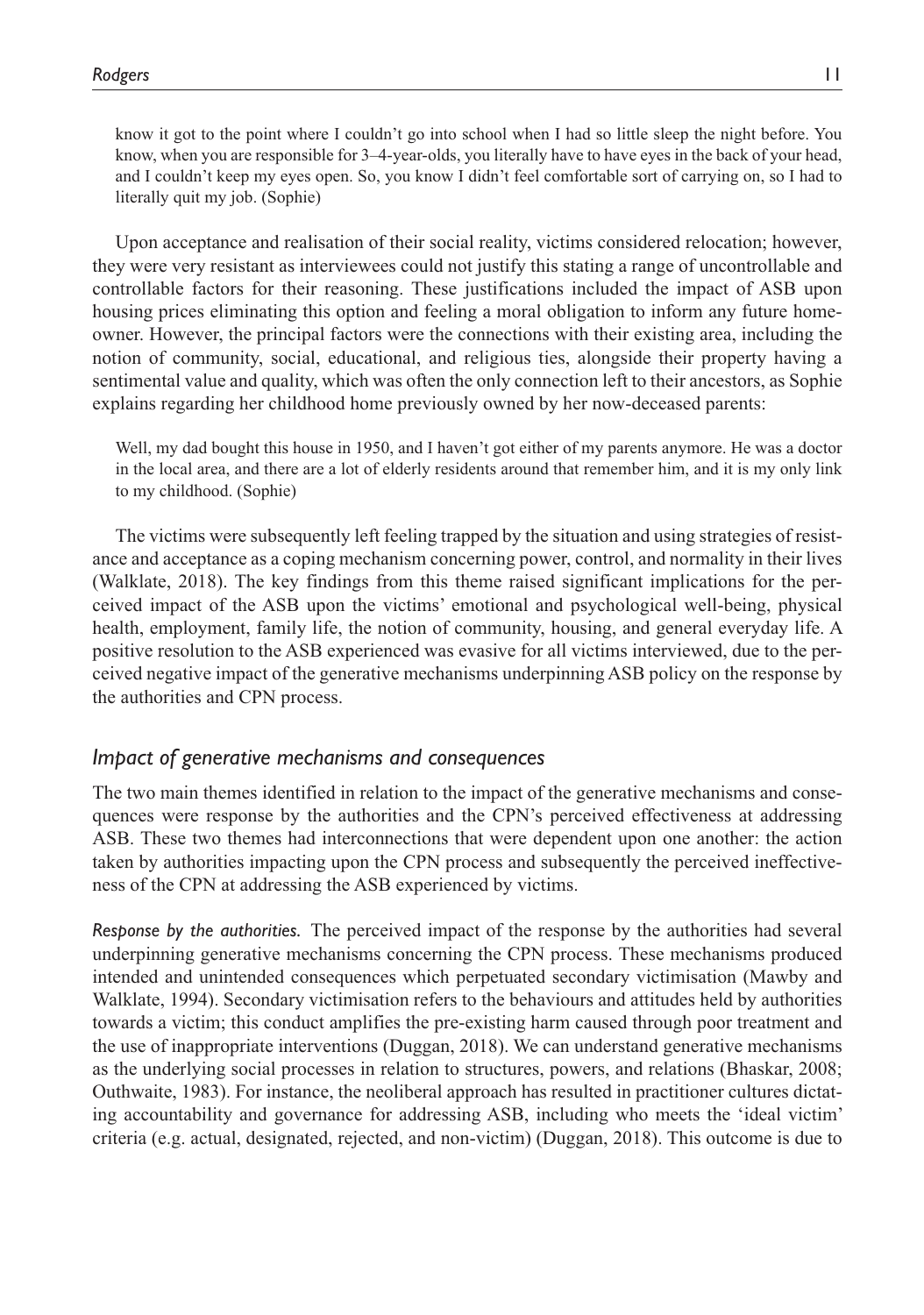devolved decision-making and responsibilisation to a broader range of authorised persons. For victims, authorities reinforce their ethos of 'we are here to help'; however, a dismissive disposition can still exist, stating they do not deal with the victim's form of ASB. This street-level bureaucracy occurs due to demand for ASB services outweighing the supply (Lipsky, 1983). The encounter often left victims feeling frustrated with the inability of authorities to take accountability, replicating the previous 'merry-go-round' experienced with the ASBO and appearing to facilitate the persistence of ASB (Heap, 2016, 2021b; Hunter et al., 2004). Victims therefore argue that the authorities have a distorted image of the rate of victimisation and effectiveness of responses, as raised by Sophie in her experiences and those of her community:

Well, half of the time you ring the police, it is an absolute nightmare because I get told it is not a police matter – you need to ring the council. All the time; in fact, last night, this family down the road an Asian family – the guy is very, very shy – he doesn't like any form of confrontation whatsoever; well for, the first time ever, it had gotten so bad next to him that he rung 101. The woman was so abrupt with him, she said I don't know why you are ringing us; you need to ring the council about that; it is not a problem we can deal with; is it? So, you know, the chances of him ever ringing back to 101 are really slim, you know. When you do ring the police, the actual chances of anyone coming out is again very slim. (Sophie)

This discouragement around reporting was reinforced by the lack of communication victims received. The deficit in communication and information sharing between the partner authorities is believed to be because of data protection policies. This deficiency resulted in contradictory advice, multiple CPWs issued to the same perpetrator, and a lack of transparency concerning knowledge, reporting, action, and enforcement. As a result, victims resorted to 'spraying' reports across several authorities in the hope of a response (Brown and Evans, 2014; Case et al., 2011; Her Majesty's Inspectorate of Constabulary (HMIC), 2010). The victims interviewed consequently felt as though they were constantly updating the authorities on what other partners were doing, as stated below by John:

Yes, I find I am repeating myself over and over again to them, but nothing ever gets done. (John)

The financial and emotional onus on the victim to collect evidence intensified this secondary victimisation by making them feel they were doing the state's role. This responsibility being placed on victims was argued to have taken away from their sense of living, for example, wearing bodyworn cameras 24/7 to capture the evidence required for their ASB case. Despite evidence often being rejected due to the victim speaking to the perpetrator during recordings, considered antagonistic by the authorities involved, or not having high-quality CCTV, the quality of evidence could be deemed too poor quality to pursue a court case if needed. Authorities refined victims' impact statements from several pages to a few sentences long; this was disheartening for victims when their case ended up in court without being invited to attend the hearing. In some areas, the ASB also had to be witnessed by a uniformed officer, which made victims resultingly feel their word was not enough nor believed, as expressed by Val:

This is why they always want a uniformed officer to witness it then, which is a total slap in the face when you have been experiencing it for twenty years – this has been happening, and they just go, oh no, we need to see it ourselves. (Val)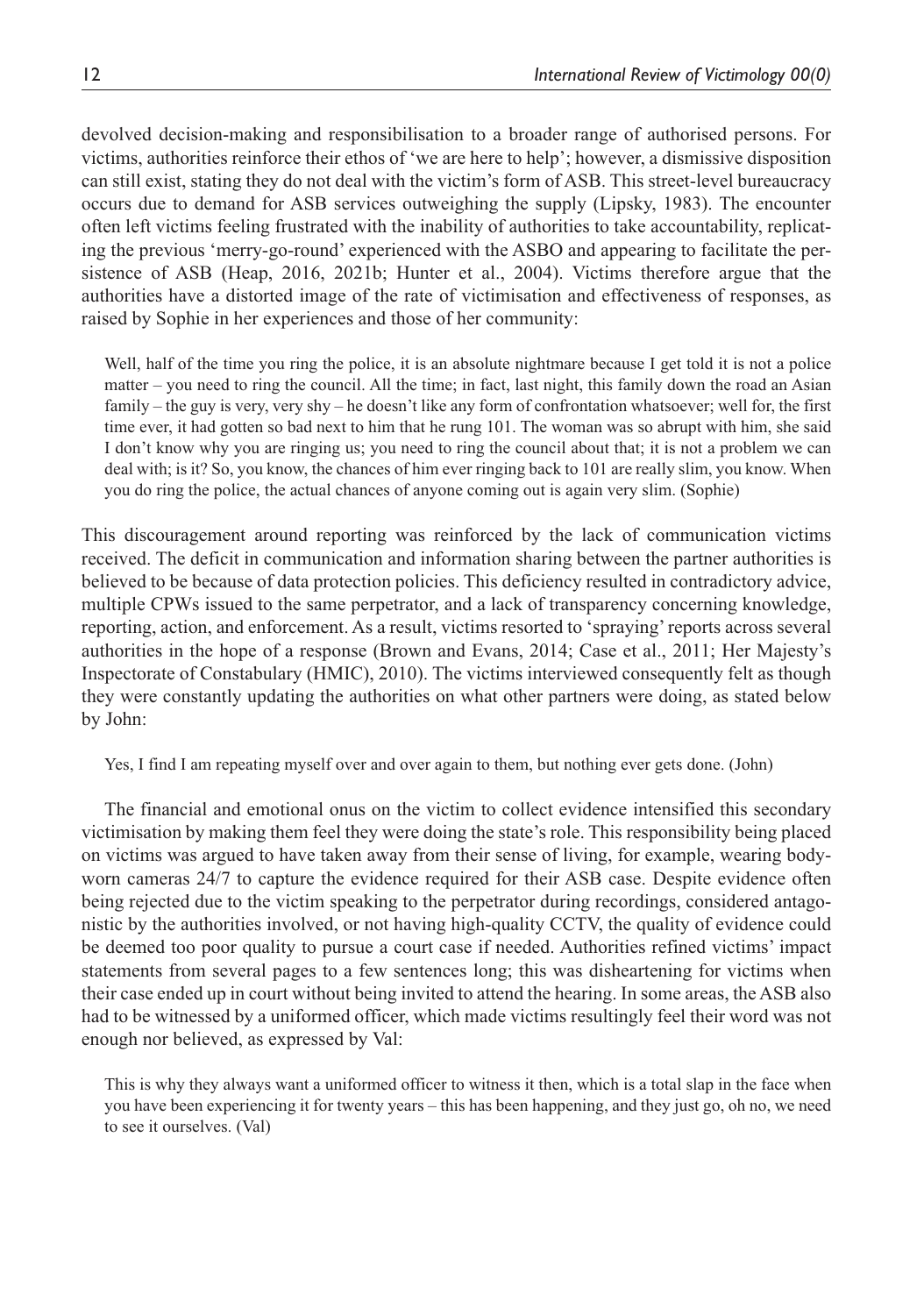These inadequacies led victims to either activate the Community Trigger or were in the process of the activation with their local authority. However, this has still to provide a positive resolution, as found by Newlove et al. (2019) and Heap (2021a), often never being allowed to attend a Community Trigger meeting, know who attended, when it was, and no feedback given. These experiences were frequent, as discussed by Georgia, who tried to follow up on feedback promised from the local authority:

They suggested a Community Trigger but then weren't told any more about it. They said to me it is going to be such and such a date. Then they said, but we are waiting till the officers, sergeant, and PC for our area to confirm that they will be attending. Then they promised to give me feedback, and then when I kept ringing for feedback, they kept saying – oh, we can't tell you anything – we can't tell you anything. They wouldn't even tell me who was at the meeting. (Georgia)

The key findings from this theme highlight the substantial impact of the neoliberal generative mechanisms concerning the authorities' response and CPN process; this approach to ASB had intended and unintended consequences due to the process perceived as being prioritised over the ASB victim (Walklate, 1990). This study subsequently highlights the ramifications, including a lack of transparency and accountability for ASB from practitioners with delegated responsibility. These consequences caused secondary victimisation and perceived ineffectiveness of the CPN process.

*CPNs' perceived effectiveness at addressing ASB.* There were widespread concerns by victims about the perceived ineffectiveness of CPNs due to the mechanisms underpinning the process (Mawby and Walklate, 1994; Scraton, 2004). The interviewees expressed disenchantment with the devolved decision-making around ASB, which has manifested into a struggle between competing nodes for sovereign control over populations and territories (Stenson, 2005). The CPN process often never progressed beyond the CPW due to the difficulties experienced by the various authorities involved. For the interviewees, it took considerable time for the full CPN to be issued and to reach court upon breach. For example, one interviewee recorded approximately eight breach incidents of the CPN before their case reached court. The victims' accounts subsequently provoke questions about whether the breach rate for the CPN, which is presently unknown, could be higher than that for the ASBO (Ministry of Justice, 2012). Even upon completion of the CPN process, victims felt that within a matter of months of the perpetrator paying the fine imposed; the civil order had a negligible effect having only a temporary duration of effectiveness as John explains:

I do know he got fined last year for having all the cars outside; that was for the Community Protection Notice. To tidy up all the vehicles he had out on the front – which he did for five minutes. But the sevenhundred pound fine he got didn't mean anything; it didn't work; all the vehicles disappeared – well, most of the vehicles disappeared – they didn't all go. Since then – since the fine has been and gone – like I say, he has got another nine vehicles out there. (John)

The continuance of the ASB conduct was perceived to be because of the CPN not addressing the entirety of the behaviour experienced. Victims suggested the lack of victim involvement in the process left the authorities unaware of the full extent of the victimisation experienced and the breadth of ASB to address; this made victims feel that the process and requirements imposed by the CPW/CPN represented the authorities involved. The lack of understanding facilitated secondary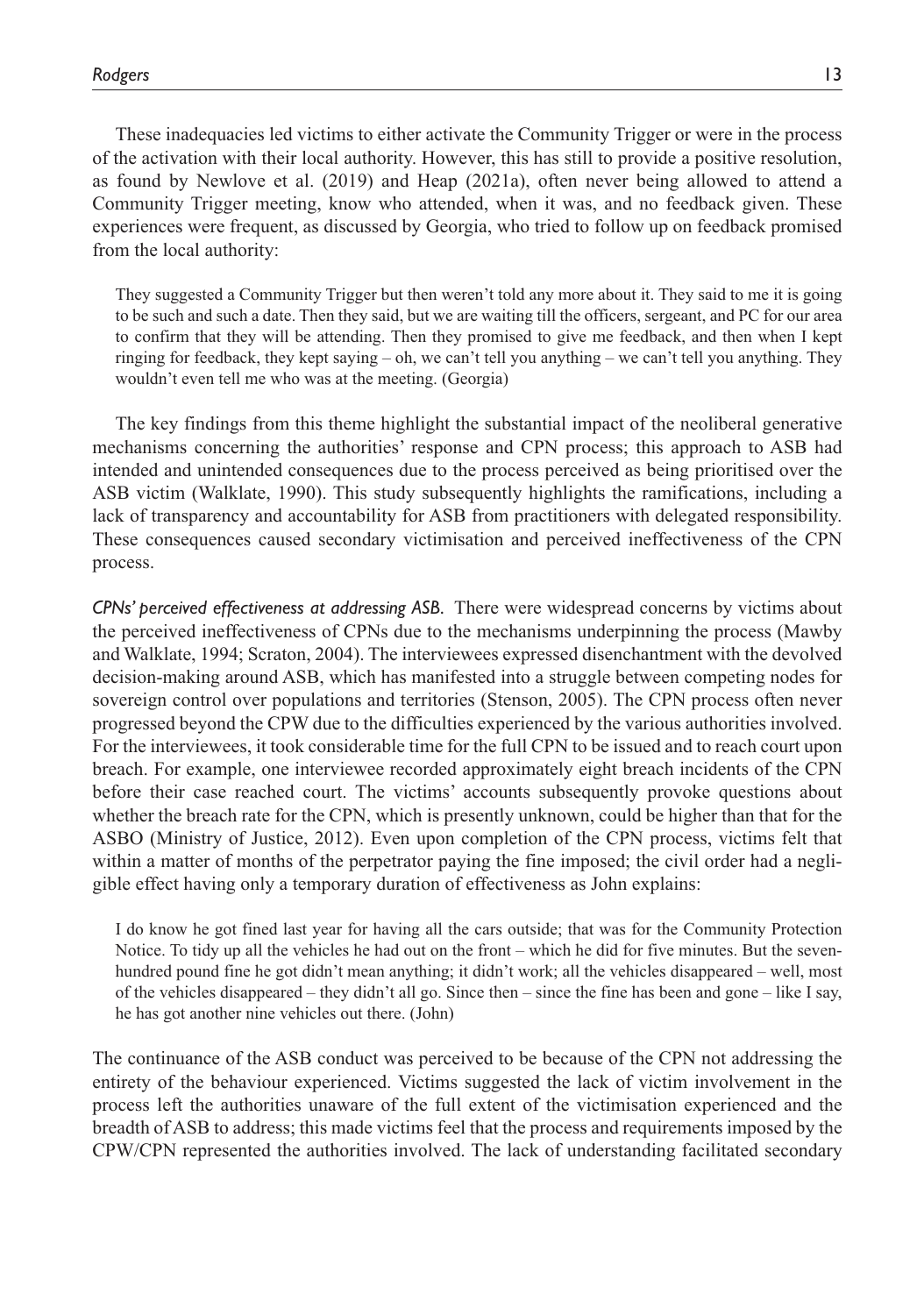victimisation and evaded empowering victims through involvement, as previously found with the ASBO (Crawford, 2009; HMIC, 2010; McCarthy, 2014). Although informal remedies were considered, such as mediation, victims perceived this to be too late in the process. While admitting mediation has limits in what it can achieve, victims thought this could have addressed the ASB. The victims interviewed wanted to be allowed to first discuss in person the impact of the ASB with the perpetrator in an authentically restorative environment before pursuing remedies such as the CPN, which often led to further escalation. Conferencing would offer this neutral space desired by victims to educate perpetrators and the community about the level of respect expected, including the impact of the ASB upon the individual and wider locality. The absence of victim involvement subsequently led to enforcement issues when specific aspects of the ASB bypassed the requirements imposed by the CPW/CPN (Millie, 2010; Parpworth, 2019). Victims could not obtain a copy of the civil order, which prevented them from knowing what breaches they were supposed to be reporting. The justification given surrounding the lack of victim involvement and refinement of the requirements was to avert the infringement of the human rights of the perpetrator involved, as expressed by Georgia:

No, because basically, we were never involved in the terms of it; when he said he was going to issue it, he said that he didn't know what the enforcement would be or the punishment – or whatever at the end of it. When we were told, what it was, to this day, we have never, for some bizarre reason, been allowed to have a copy of it; there is always an excuse as to why we are not allowed to see it or have a copy. (Georgia)

For victims, the process allowed persistent ASB due to the ingrained faults in current policy and practice (Home Office, 2021). The authorities often never followed up on perpetrator compliance, appearing unwilling to investigate any breaches without the victim first having substantial evidence proving occurrence or witnessed by a uniformed officer. This lack of follow-up was frustrating for victims as they did not understand why the breach rate and enforcement were so lacklustre, with the ASB referred to as 'a lifestyle choice of the perpetrator' (Casey and Flint, 2007). This conception of ASB subverts the victim label alongside the continuing impact of the ASB experienced due to the broad, flexible conceptualisation, going against suggestions about avoiding practical pitfalls upon application (Bannister and Kearns, 2013; Hodgkinson and Tilley, 2011). For example, Val expressed how individuals within her community have called the authorities for many years concerning persistent ASB in their area with no resolution achieved from the CPNs issued:

They say so far we have issued three hundred and something warnings – I think oh, that sounds like it is a lot; then when you realise that if you break that down into households – that it is actually not that many. Then the number that has breached that and gone to CPNs it was so small, and then the number that has breached that and gone further. Eventually – this has been going on for years having these reports, and somebody just said can you tell me why because from personal experience, this person had six houses near him which he knew had six visits but yet six times six. Less than that had been given CPNs, and they said, oh, it needs to be a uniformed officer that witnesses it, which was all news to all of us and didn't go down actually very well with all of us. (Val)

The outcome for victims is not considered worth the substantial amount of emotional investment needed in the CPN process, replicating the findings from the recipients' perspective (Heap et al., 2021). This outcome was due to the perpetrator frequently ignoring the CPW/CPN; Georgia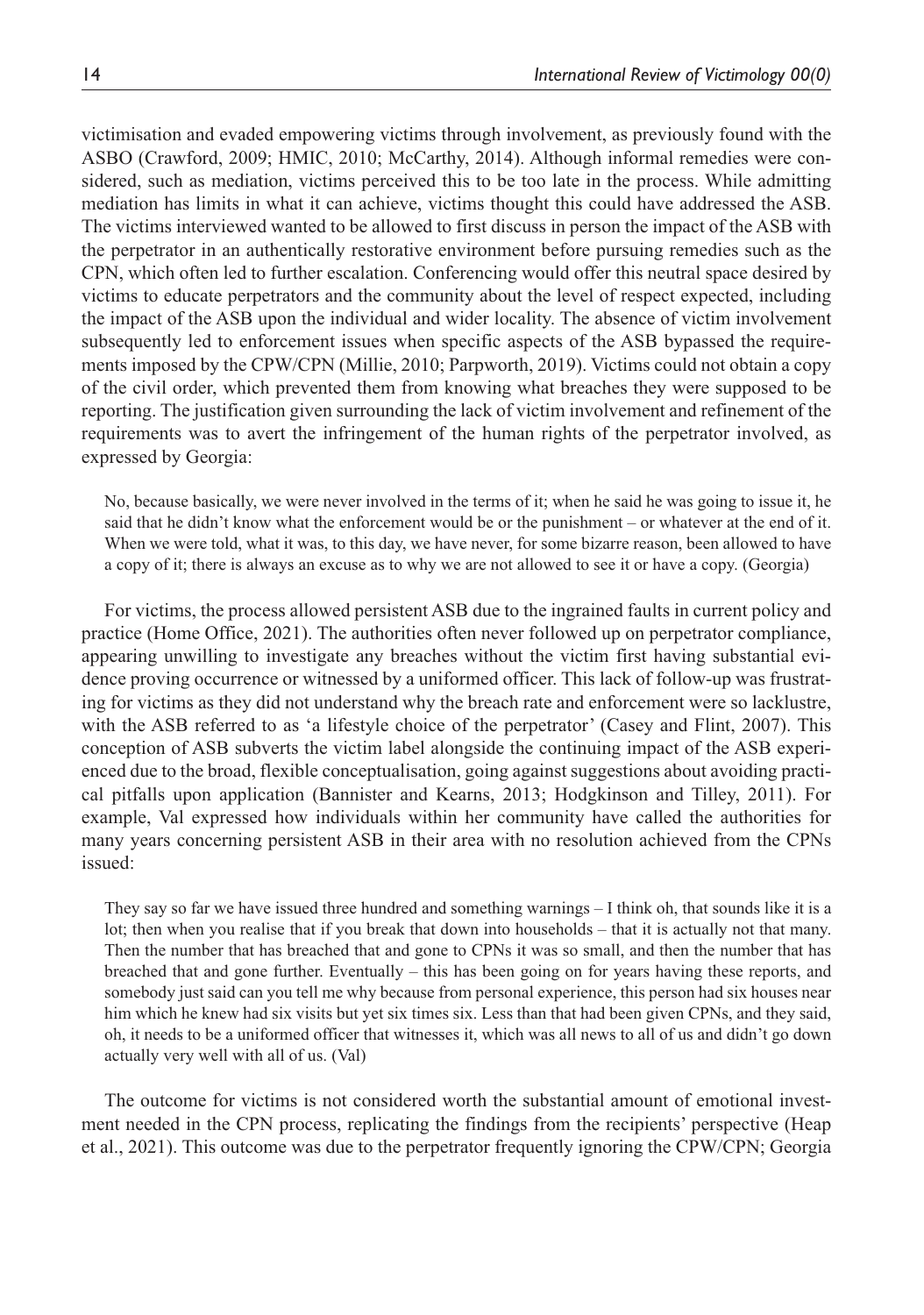recalled 30 further reports after the issuing of a CPN and other remedies considered in the pursuit of a long-term solution to the ASB (e.g. restraining order). Others suffered reprisals such as threats or an escalation in the ASB despite not always being the complainant. In addition, there was confusion about what CPWs/CPNs are supposed to achieve for victims, with four out of five interviewees unable to state any positive aspects about the process.

The key findings from this theme raise concerns about the consequences of the underpinning neoliberal generative mechanisms upon the CPN process. These consequences included the lack of victim involvement leading to enforcement and correctability issues surrounding the CPN process and requirements imposed by the civil order. Adding to this, victims discussed the need for an authentically restorative ethos underpinning the CPN process. The critique of the ASBO similarly raised issues concerning how the CPN process empowers victims and communities, due to being excluded from any role while continuing to be blighted with the perpetrators' conduct (Clevenger et al., 2018; Ministry of Justice, 2012). Finally, victims drew on these experiences in the feedback loop process, which informed the following discussion and recommendations for policy, practice, and research (Walklate, 1990).

### **Discussion**

This qualitative paper has initiated the exploration of victims' experiences of CPNs and their perceived effectiveness in responding to ASB. The applied theoretical framework facilitated the analysis of the secondary victimisation experienced by ASB victims (Mawby and Walklate, 1994). This analysis showed negative influences emerging from the neoliberal response to ASB. The victims interviewed implemented strategies of resistance and acceptance due to the perceived ineffectiveness of the CPN process and responses by the authorities, which were perceived to affect the victims' emotional and psychological well-being, physical health, employment, and family life. These strategies victims utilised as a coping mechanism in relation to power, control, and normality (Heap, 2021b). There were several intended and unintended consequences of the CPN process because of the underpinning generative mechanisms. These consequences included practitioner cultures dictating who met the 'ideal victim' criteria, alongside the absence of accountability and governance for addressing ASB, replicating the 'merry-go-round' victims experienced with the ASBO due to communication deficits. Informal remedies such as mediation were considered too late in the process, and a lack of victim involvement caused further stress and anxiety. Victims experienced difficulties reporting, with evidence gathering requiring substantial emotional and financial investment, a considerable period for the full CPN to be issued, and the ASB bypassing the requirements imposed. This lack of victim involvement allowed persistent ASB to continue without any redress due to the ingrained faults within current policy and practice (Home Office, 2021). The critique of the ASBO was replicated in relation to how the CPN process does not empower victims and communities when excluded from any role in the process. The role of the feedback loop allowed victims to utilise their construction of the CPN process to suggest the following recommendations.

### *Recommendations for policy, practice, and research*

The findings indicate the need for further research into CPNs to develop a fair, positive, and effective process for all to address the underlying issues of ASB. In addition, further qualitative research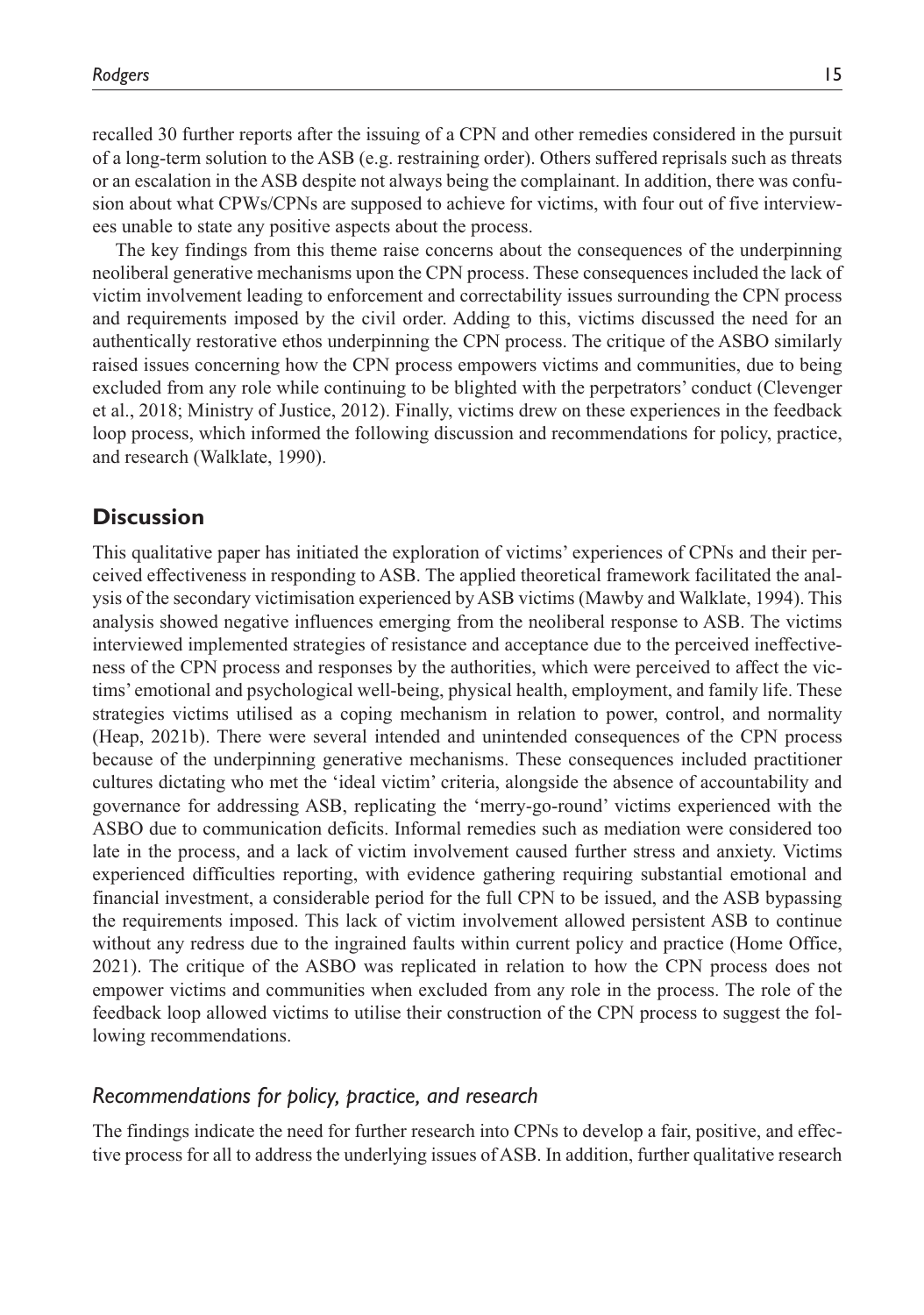

**Figure 2.** CPN victims' needs model.

is needed to establish the needs of all stakeholders to produce a model, as shown in Figure 2, which summarises the needs of victims.

The three recommendations to emerge from this research include the following:

1. Increased victim involvement in the CPN process.

For the CPN process to truly meet the rhetoric of 'putting victims first', increased involvement is essential to provide victims a voice in the decisions taken, and to raise awareness of the vulnerabilities that make victims susceptible to repeat and secondary victimisation. In addition to speeding up and eliminating inappropriate interventions to ensure a timely and efficient response, for instance, where the ASB bypasses the requirements imposed by the CPW/CPN. The inclusion of the victim would facilitate the correction of practice early on, securing transparency and accountability from practitioners.

2. Joined-up partnership approach and communication strategy between officers with delegated responsibility.

Victims suggested improvements regarding communication with those affected by the ASB and between stakeholders with delegated responsibility. This contact initially needs to be face-to-face to understand the nature of the ASB and its duration, including the victims' vulnerabilities. Regular case updates would also reassure and inform victims that their concerns are taken seriously by authorities; however, there was no preference given as to the form of communication (e.g. email, phone, or face-to-face). Alongside, there needs to be a more joined-up partnership approach between authorities with delegated responsibility. This approach should enable an understanding of the cases and stakeholder limitations, highlighting where each can step in to fill these gaps, facilitating an agreement to be reached and greater information sharing, and emphasising the involvement of ASB victims.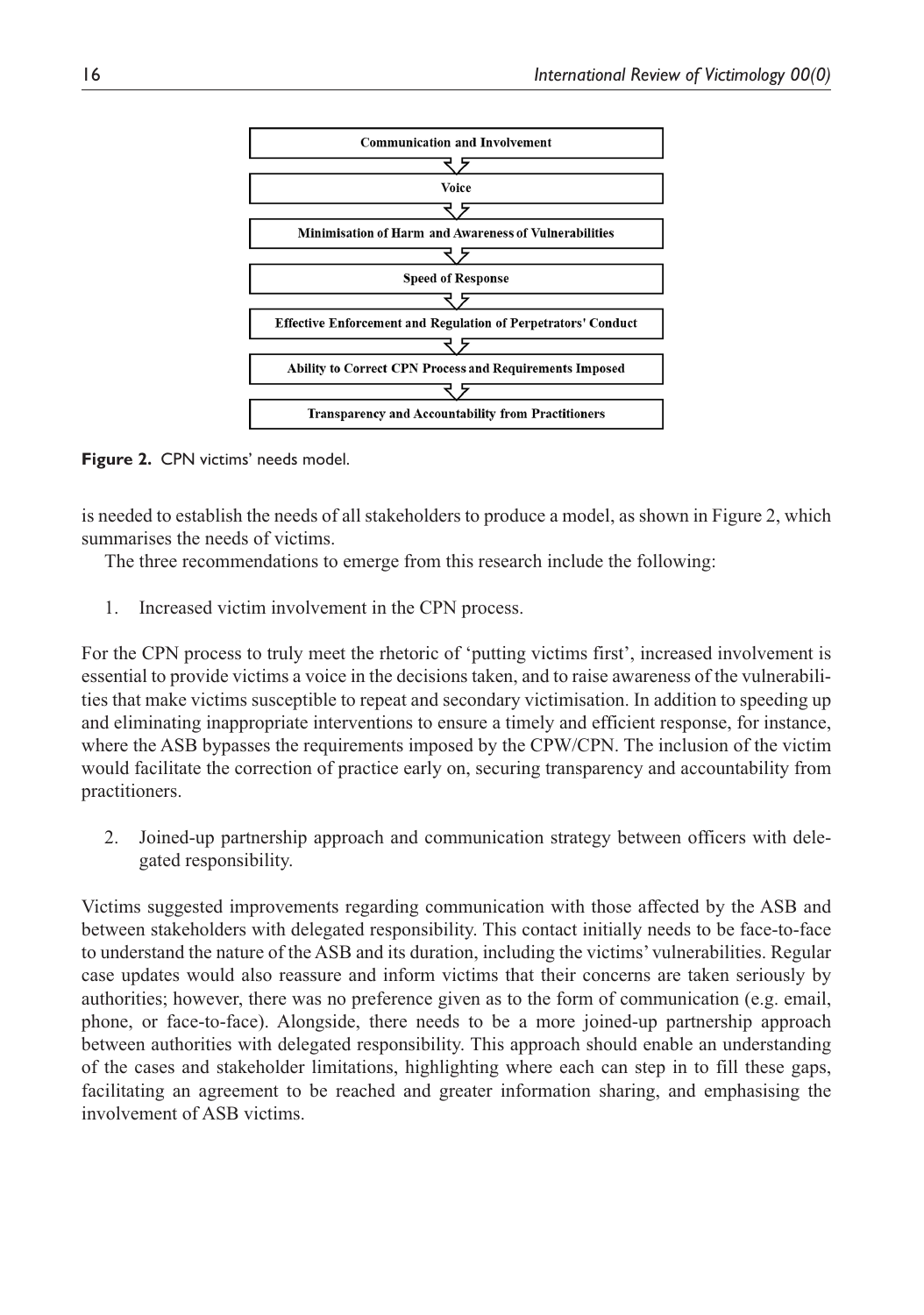3. A restorative ethos underpinning the CPN process.

Victims wanted to discuss in person the impact of the ASB with the perpetrator in an authentically restorative environment before pursuing remedies such as the CPN, which often led to further escalation. However, victims perceived victim–offender mediation as limited in what it can achieve. Therefore, the alternative of conferencing would offer this neutral space desired by victims to educate perpetrators and the community about the expected level of respect, including the impact of the ASB upon the individual and locality.

# **Conclusion**

This paper has put forward important questions about the 'putting victims first' approach underpinning the CPN process and ASB as per the Crime and Policing Act (2014), as it fails to deliver on this aim. A natural progression of this work would be to analyse the perceived effectiveness of the spectrum of powers introduced in England and Wales to address ASB accounting for various perspectives, including the victim, perpetrator, and practitioners. In addition, this research should aim to develop interventions that address the underlying issues surrounding ASB. The findings from this study have suggested several important empirically grounded implications for policy, practice, and research. These implications include the need for increased victim involvement in the CPN process, a joined-up partnership approach and communication strategy between those with delegated responsibility, and an underpinning restorative ethos to the CPN process. These changes should produce a supportive and inclusive environment for ASB victims, which would finally bring an end to the false promises and would deliver on offering victims proper redress to the ASB experienced.

### **Acknowledgements**

I am very grateful for the support of Dr Vicky Heap, Dr Craig Paterson, and the proofreaders of early draft versions of this paper. I would also like to extend my sincere thanks to Rebecca Brown and Trustees of ASB Help, alongside the individuals who took part in this research project; I hope I have done your experiences justice.

### **ORCID iD**

Zoe Rodgers  $\bullet$  <https://orcid.org/0000-0001-6136-5116>

### **Notes**

- 1. A Community Remedy is a list of prescribed out-of-court punishments that are available for victims to choose from when using a community resolution (e.g. mediation).
- 2. The Community Trigger enables victims and communities where there is persistent ASB to request a review of their ASB case if there is perceived to be an insufficient response from the authorities involved. This review is available once the local threshold is satisfied concerning the number of reported incidents within a 6-month period.
- 3. A Civil Injunction is a court order issued to any individual 10 years and over where the court is satisfied on the balance of probabilities that an individual has engaged or threatened to perpetrate acts of ASB. Several agencies have delegated power; this ensures that the most appropriate stakeholders are involved (e.g. social landlords and the police). The Criminal Behaviour Order is issued by any criminal court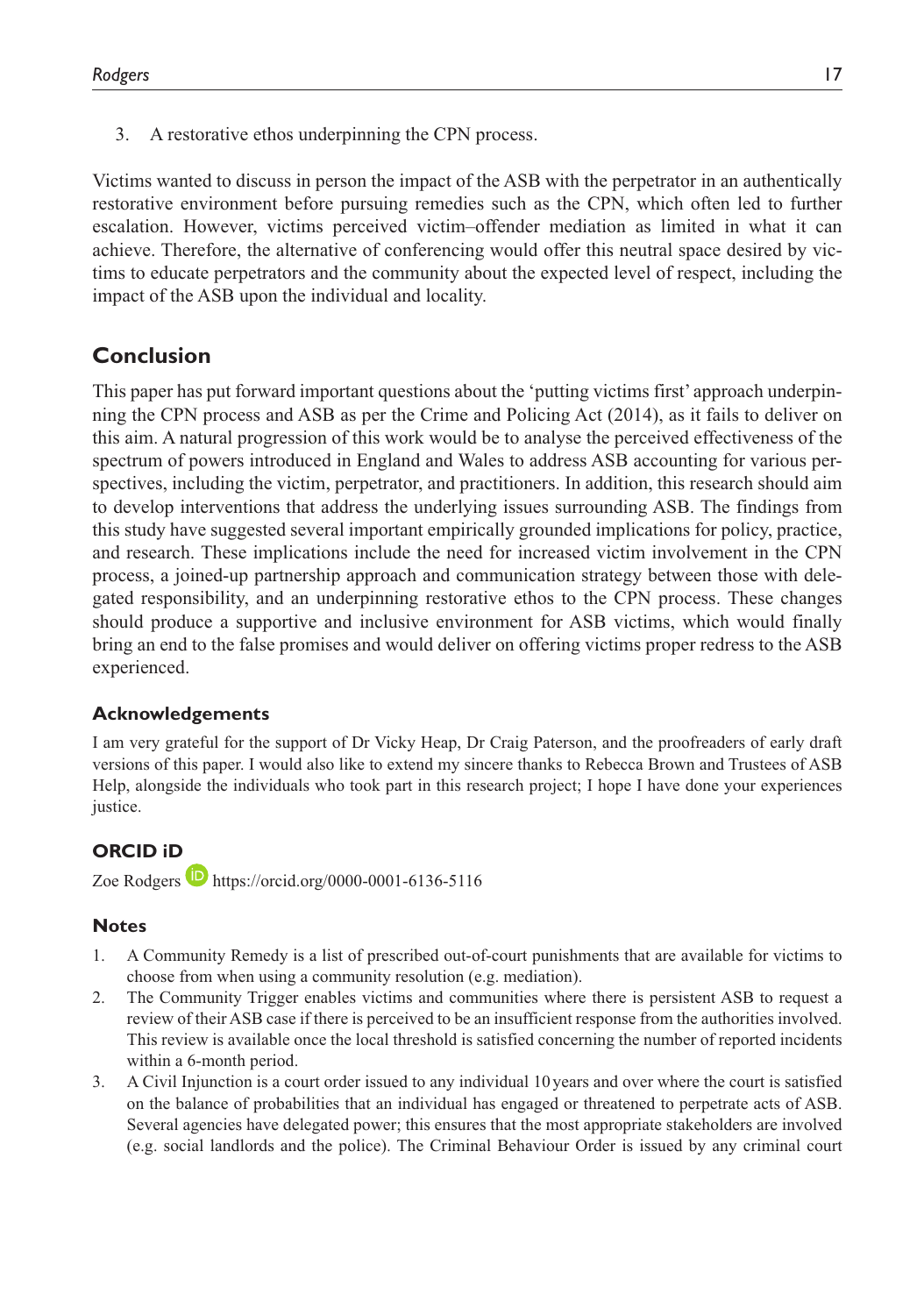against a person aged 10 years or over, who has been convicted of an offence. For a CBO to be issued, the court must be satisfied that the offender has engaged in behaviour that caused, or was likely to cause, harassment, alarm, or distress to any person. A Public Spaces Protection Order (PSPO) is a local authority issued power put in place after consultation with the police, the Police and Crime Commissioner, the owner or occupier of land in the restricted area, and any other community representatives deemed relevant. The PSPO includes requirements targeted at preventing certain behaviours by particular groups at specified times. Closure powers allow the police or local authority to close premises quickly to prevent nuisance and disorder. For example, a Closure Notice allows premises to be closed for up to 48 hours: whereas a Closure Order enables a site to be closed for up to 6months where there is disorderly, offensive, or criminal behaviour. The police use the Dispersal Power to require an individual 10 years or over to leave a designated area for up to 48 hours if they have committed or are likely to commit ASB, crime, and disorder.

#### **References**

Ashworth A and Zedner L (2014) *Preventive Justice*. Oxford: Oxford University Press.

- Bannister J and Kearns A (2013) Overcoming intolerance to young people's conduct: Implications from the unintended consequences of policy in the UK. *Criminology & Criminal Justice* 13(4): 380–397.
- BBC (2021) Jennifer and Stephen Chapple: Mum stabbed to death as children slept upstairs. Available at: <https://www.bbc.co.uk/news/uk-england-somerset-59393784> (accessed 24 December 2021).
- Bhaskar R (2008) *Dialectic: The Pulse of Freedom*. Abingdon: Routledge.
- Braun V and Clarke V (2006) Using thematic analysis in psychology. *Qualitative Research in Psychology* 3(2): 77–101.
- British Society of Criminology Statement of Ethics (2015) Available at: <http://www.britsoccrim.org/ethics/> (accessed 20 February 2020).
- Brown R and Evans E (2014) Determinants of complainant satisfaction with agency responses to anti-social behaviour. *Crime Prevention and Community Safety* 16(2): 105–127.
- Case S, Ellis T, Haines K, et al. (2011) A tale of two cities: Young people, anti-social behaviour and localised public opinion. *Crime Prevention and Community Safety* 13(3): 153–170.
- Casey R and Flint J (2007) Active citizenship in the governance of anti-social behaviour in the UK: Exploring the non-reporting of incidents. *People, Place & Policy Online* 1(2): 69–79.
- Centre for Justice and Reconciliation (2021) What is Restorative Justice? Available at: [http://restorativejus](http://restorativejustice.org/restorative-justice/about-restorative-justice/tutorial-intro-to-restorative-justice/lesson-1-what-is-restorative-justice/#sthash.CptiHowY.dpbs)[tice.org/restorative-justice/about-restorative-justice/tutorial-intro-to-restorative-justice/lesson-1-what](http://restorativejustice.org/restorative-justice/about-restorative-justice/tutorial-intro-to-restorative-justice/lesson-1-what-is-restorative-justice/#sthash.CptiHowY.dpbs)[is-restorative-justice/#sthash.CptiHowY.dpbs](http://restorativejustice.org/restorative-justice/about-restorative-justice/tutorial-intro-to-restorative-justice/lesson-1-what-is-restorative-justice/#sthash.CptiHowY.dpbs) (accessed 8 July 2021).
- Clevenger S, Navarro JN, Marcum CD, et al. (2018) *Understanding Victimology: An Active-Learning Approach*. Abingdon: Routledge.
- Crawford A (2009) Governing through anti-social behaviour: Regulatory challenges to criminal justice. *The British Journal of Criminology* 49(6): 810–831.
- Crouch M and McKenzie H (2006) The logic of small samples in interview-based qualitative research. *Social Science Information* 45(4): 483–499.
- Dickson-Swift V, James EL, Kippen S, et al. (2008) Risk to researchers in qualitative research on sensitive topics: Issues and strategies. *Qualitative Health Research* 18(1): 133–144.
- Donoghue J (2013) Reflections on risk, anti-social behaviour and vulnerable/repeat victims. *British Journal of Criminology* 53(5): 805–823.
- Duggan M (Ed) (2018) *Revisiting the 'Ideal Victim': Developments in Critical Victimology*. Bristol: Policy Press.
- Ellard-Gray A, Jeffrey NK, Choubak M, et al. (2015) Finding the hidden participant: Solutions for recruiting hidden, hard-to-reach, and vulnerable populations. *International Journal of Qualitative Methods* 14(5): 1–10.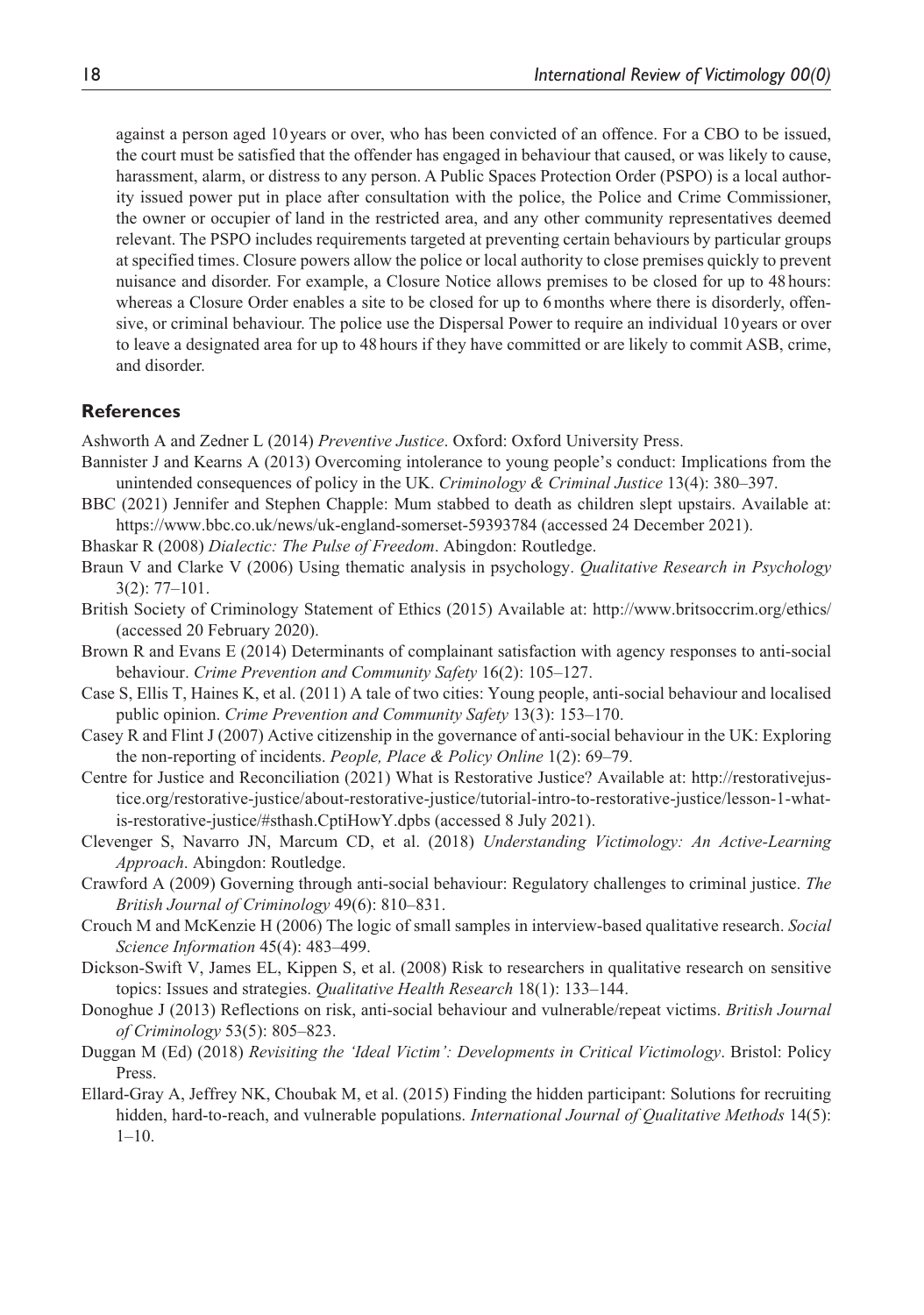- Farrow K and Prior D (2006) Responding to anti-social behaviour: Reconciling top-down imperatives with bottom-up emotions. *Safer Communities* 5(3): 20–29.
- Fattah E (1986) *From Crime Policy to Victim Policy*. London: Palgrave Macmillan.
- Heap V (2014) Transforming anti-social behaviour: ASBOs, injunctions and cross-cutting criminal justice concerns. *British Journal of Community Justice* 12(3): 67–79.
- Heap V (2016) Putting victims first? A critique of Coalition anti-social behaviour policy. *Critical Social Policy* 36(2): 246–264.
- Heap V (2021a) Anti-social behaviour victims' experiences of activating the 'Community Trigger' case review. *People, Place and Policy* 15(1): 19–32.
- Heap V (2021b) Exploring the effects of long-term anti-social behaviour victimisation. *International Review of Victimology* 27(2): 1–16.
- Heap V, Black A and Rodgers Z (2021) Preventive Justice: Exploring the coercive power of Community Protection Notices to tackle anti-social behaviour. *Punishment & Society*. Epub ahead of print 22 January. DOI: 10.1177/1462474521989801.
- Her Majesty's Inspectorate of Constabulary (HMIC) (2010) Anti-social behaviour: Stop the rot. Available at: <https://www.justiceinspectorates.gov.uk/hmicfrs/media/stop-the-rot-20100923.pdf>(accessed 30 April 2020).
- Hodgkinson S and Tilley N (2011) Tackling anti-social behaviour: Lessons from new labour for the coalition government. *Criminology & Criminal Justice* 11(4): 283–305.
- Home Office (2012) Putting victims first: More effective responses to anti-social behaviour. Available at: [https://assets.publishing.service.gov.uk/government/uploads/system/uploads/attachment\\_data/](https://assets.publishing.service.gov.uk/government/uploads/system/uploads/attachment_data/file/228863/8367.pdf) [file/228863/8367.pdf](https://assets.publishing.service.gov.uk/government/uploads/system/uploads/attachment_data/file/228863/8367.pdf) (accessed 27 April 2020).
- Home Office (2021) Anti-Social Behaviour, Crime and Policing Act 2014: Anti-social behaviour powers-Statutory guidance for frontline professionals. Available at: [https://assets.publishing.service.gov.](https://assets.publishing.service.gov.uk/government/uploads/system/uploads/attachment_data/file/956143/ASB_Statutory_Guidance.pdf) [uk/government/uploads/system/uploads/attachment\\_data/file/956143/ASB\\_Statutory\\_Guidance.pdf](https://assets.publishing.service.gov.uk/government/uploads/system/uploads/attachment_data/file/956143/ASB_Statutory_Guidance.pdf) (accessed 4 May 2021).
- Hopkins-Burke R and Creaney S (2014) A 'new' response to anti-social behaviour: Early reflections on the Anti-Social Behaviour, Crime and Policing Act 2014. *Safer Communities* 13(4): 161–170.
- Hopkins-Burke R and Hodgson P (2015) Anti-social behaviour, community and radical moral communitarianism. *Cogent Social Sciences* 1(1): 1–13.
- Hunter C, Nixon J, Parr S, et al. (2004) What works for victims and witnesses of anti-social behaviour. Available at: [https://lemosandcrane.co.uk/resources/WitnessesVictims\\_WhatWorks0048.pdf](https://lemosandcrane.co.uk/resources/WitnessesVictims_WhatWorks0048.pdf) (accessed 4 May 2021).
- Johnstone G and Van Ness D (eds) (2013) *Handbook of Restorative Justice*. Abingdon: Routledge.
- King N, Horrocks C and Brooks J (2018) *Interviews in Qualitative Research*. 2nd ed. London: SAGE.
- Lechuga VM (2012) Exploring culture from a distance: The utility of telephone interviews in qualitative research. *International Journal of Qualitative Studies in Education* 25(3): 251–268.
- Lipsky M (1983) *Street-Level Bureaucracy: The Dilemmas of the Individual in Public Service*. New York: Russell Sage Foundation.
- McCarthy D (2014) '*Soft' Policing: The Collaborative Control of Anti-social Behaviour*. London: Springer.

Mawby R and Walklate S (1994) *Critical Victimology: International Perspectives*. London: SAGE.

- May T (2010) Crime: Home Secretary's speech on moving beyond the ASBO, 28th July 2010. Available at: [https://www.gov.uk/government/speeches/crime-home-secretarys-speech-on-moving-beyond-the-asbo-](https://www.gov.uk/government/speeches/crime-home-secretarys-speech-on-moving-beyond-the-asbo-28-july-2010)[28-july-2010](https://www.gov.uk/government/speeches/crime-home-secretarys-speech-on-moving-beyond-the-asbo-28-july-2010) (accessed 25 July 2020).
- Millie A (2010) Moral politics, moral decline and anti-social behaviour. *People, Place & Policy Online* 4(1): 6–13.
- Ministry of Justice (2012) Statistical Notice: Anti-Social Behaviour Order (ASBO) Statistics England and Wales 2011. Available at: [https://assets.publishing.service.gov.uk/government/uploads/system/uploads/](https://assets.publishing.service.gov.uk/government/uploads/system/uploads/attachment_data/file/116702/asbo11snr.pdf) [attachment\\_data/file/116702/asbo11snr.pdf](https://assets.publishing.service.gov.uk/government/uploads/system/uploads/attachment_data/file/116702/asbo11snr.pdf) (accessed 29 April 2020).